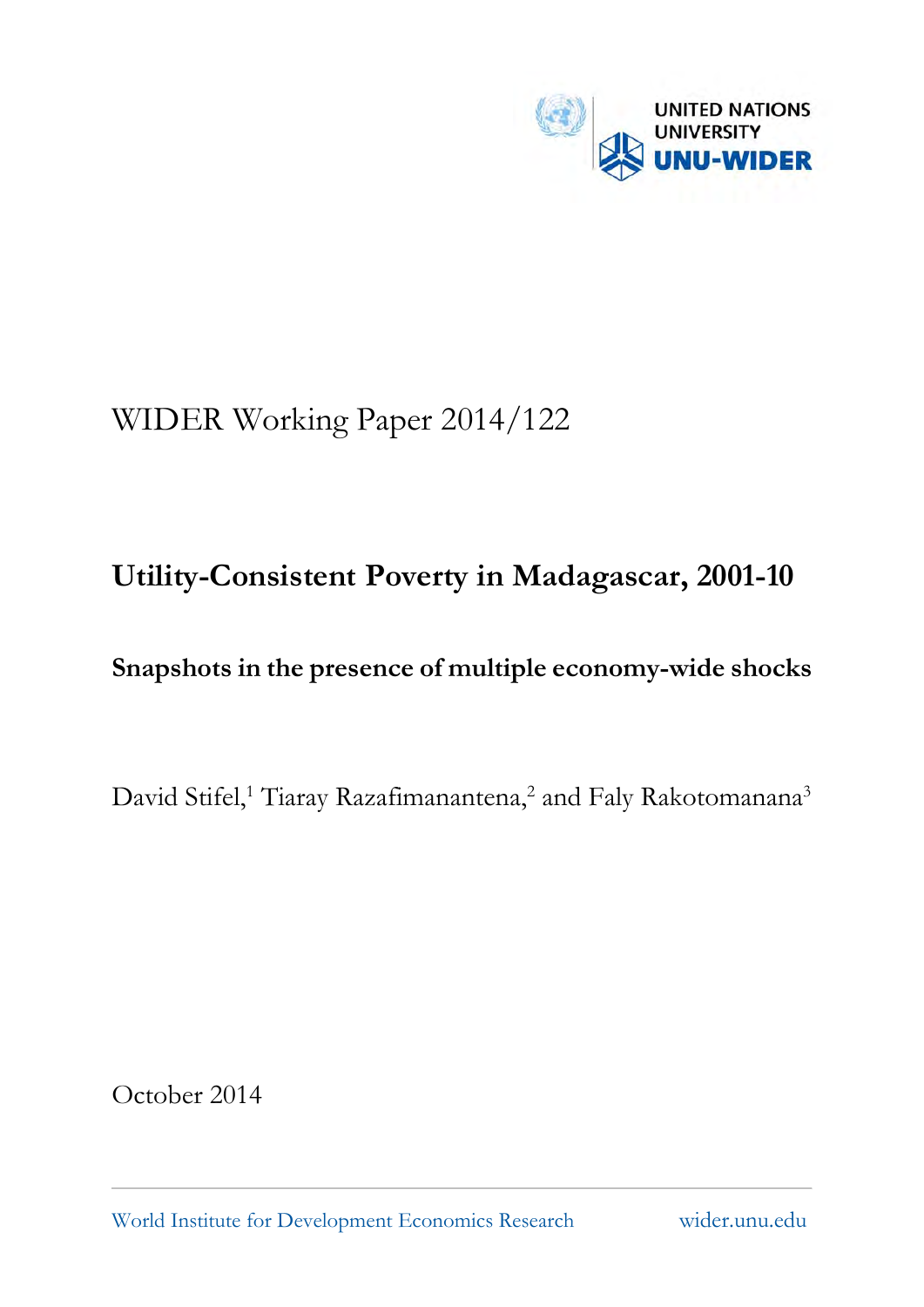**Abstract:** We use Arndt and Simler's (2010) utility-consistent approach to calculating poverty lines to analyse poverty in Madagascar in 2001, 2005 and 2010. Because two major political crises occurred between the survey periods, the snapshots of national poverty rising from 56.3 per cent in 2001 to 59.6 per cent in 2005, and to 61.4 per cent in 2010, are not necessarily indicative of a trend of persistently rising poverty. Complementary data indicate that in the time periods between the shocks, the well-being of the poor improved. This evidence suggests that poverty estimates for Madagascar are more a reflection of short-term shocks than of long-term trends.

**Keywords:** poverty measurement, utility-consistent poverty lines, inequality, Madagascar **JEL classification:** D63, I32, O55

1Department of Economics, Lafayette College; 2Centre de Recherches, d'Etudes et d'Appui à l'Analyse Economique à Madagascar; 3Institut National de la Statistique de Madagascar; corresponding author: stifeld@lafayette.edu

This study has been prepared within the UNU-WIDER project 'Reconciling Africa's Growth, Poverty and Inequality Trends: Growth and Poverty Project (GAPP)', directed by Finn Tarp.

Copyright © UNU-WIDER 2014

ISSN 1798-7237 ISBN 978-92-9230-843-8

Typescript prepared by Jenny Stanley Smith for UNU-WIDER.

UNU-WIDER gratefully acknowledges the financial contributions to the research programme from the governments of Denmark, Finland, Sweden, and the United Kingdom.

The World Institute for Development Economics Research (WIDER) was established by the United Nations University (UNU) as its first research and training centre and started work in Helsinki, Finland in 1985. The Institute undertakes applied research and policy analysis on structural changes affecting the developing and transitional economies, provides a forum for the advocacy of policies leading to robust, equitable and environmentally sustainable growth, and promotes capacity strengthening and training in the field of economic and social policy-making. Work is carried out by staff researchers and visiting scholars in Helsinki and through networks of collaborating scholars and institutions around the world.

UNU-WIDER, Katajanokanlaituri 6 B, 00160 Helsinki, Finland, wider.unu.edu

The views expressed in this publication are those of the author(s). Publication does not imply endorsement by the Institute or the United Nations University, nor by the programme/project sponsors, of any of the views expressed.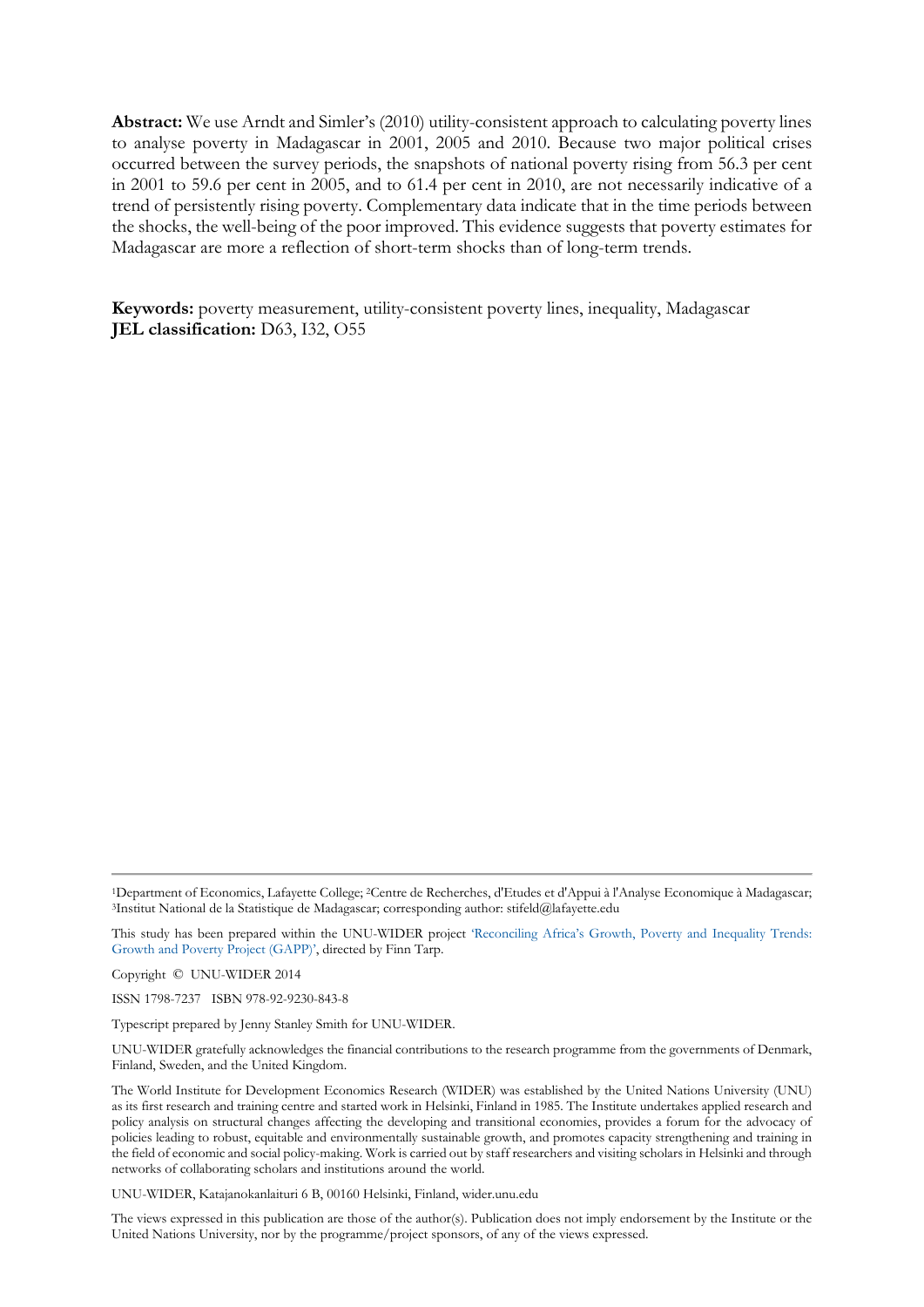#### **1 Introduction**

<u>.</u>

By all estimates, Madagascar is one of the poorest countries in the world, with macroeconomic indicators suggesting that the nation is poorer today than it was over 40 years ago. Average real per capita income in 2010 was approximately one third of what it was in 1960. Yet our understanding of poverty in Madagascar is incomplete because it is hampered by issues with data and methodology. This is not surprising given the complexity of measuring poverty in a manner that is consistent over time and space, yet is also sensitive to local conditions. The contemporary literature on poverty in Madagascar has stressed consistency over time by focusing on the comparability of the survey instruments used to estimate nominal household consumption aggregates, the key welfare measure used in calculating poverty (Paternostro et al. 2001, Amendola and Vecchi 2007). Evidence that differing commodity lists (Pradhan 2000) and recall periods (Scott and Amenuvegbe 1990) affect the levels of reported consumption from household surveys led Malagasy statisticians to make every effort to ensure that the survey instruments used to measure poverty were comparable from 2001 onward.

The nominal household consumption aggregate, however, is but one admittedly important component of poverty measurement. Another is the poverty line. The appropriate estimation of poverty lines is essential not only to gauge a poverty threshold, but also as a cost-of-living index that allows interpersonal welfare comparisons when the costs of consuming basic needs vary over time and space (Ravallion 1998). The challenge is to estimate poverty lines that are consistent over time and space (i.e. the reference standard of living is fixed), and yet are also characterized by specificity in which the poverty lines reflect local consumption patterns and norms (Ravallion and Bidani 1994).

The purpose of this paper is to analyse poverty in Madagascar between 2001 and 2010 by starting with a series of surveys for which a comparable set of survey instruments were used, and applying to those surveys Arndt and Simler's (2010) utility-consistent approach to calculating cost-of-basicneeds (CBN) poverty lines. This method involves calculating region-specific poverty lines based on consumption patterns of the poor in each of the regions to reflect local perceptions of poverty (i.e. specificity). But, to ensure that each of the consumption bundles in the region-specific CBN poverty lines also represents the same level of utility (i.e. consistency), a maximum entropy approach is then employed to reconcile cases where revealed preference conditions are violated. These consistent yet specific poverty lines, along with consumption aggregates calculated from comparable survey instruments, form the basis of the poverty analysis in this paper.<sup>1</sup>

Another conceptual issue that arises when analysing trends in poverty is that poverty estimates are based on nationally representative household surveys that are not typically conducted every year. As such, they represent snapshots of poverty during the particular years in which the survey took place. The challenge is to disentangle the long-term poverty trends from the short-term shocks that may affect poverty estimates in a particular year. This is particularly the case for Madagascar given that two major political crises, along with a rice price crisis and multiple cyclones, hit the country during the first decade of the twenty-first century. As such, we place the monetary poverty measures in context by comparing them to other macro- and micro-economic indicators. While recognizing that short-term shocks may also affect the long-term structure of the economy, we

 $1$  Since this approach is different from those used in previous analyses of poverty in Madagascar, the estimated poverty levels and trends in this paper differ from previous estimates. This difference is explored in the Appendix.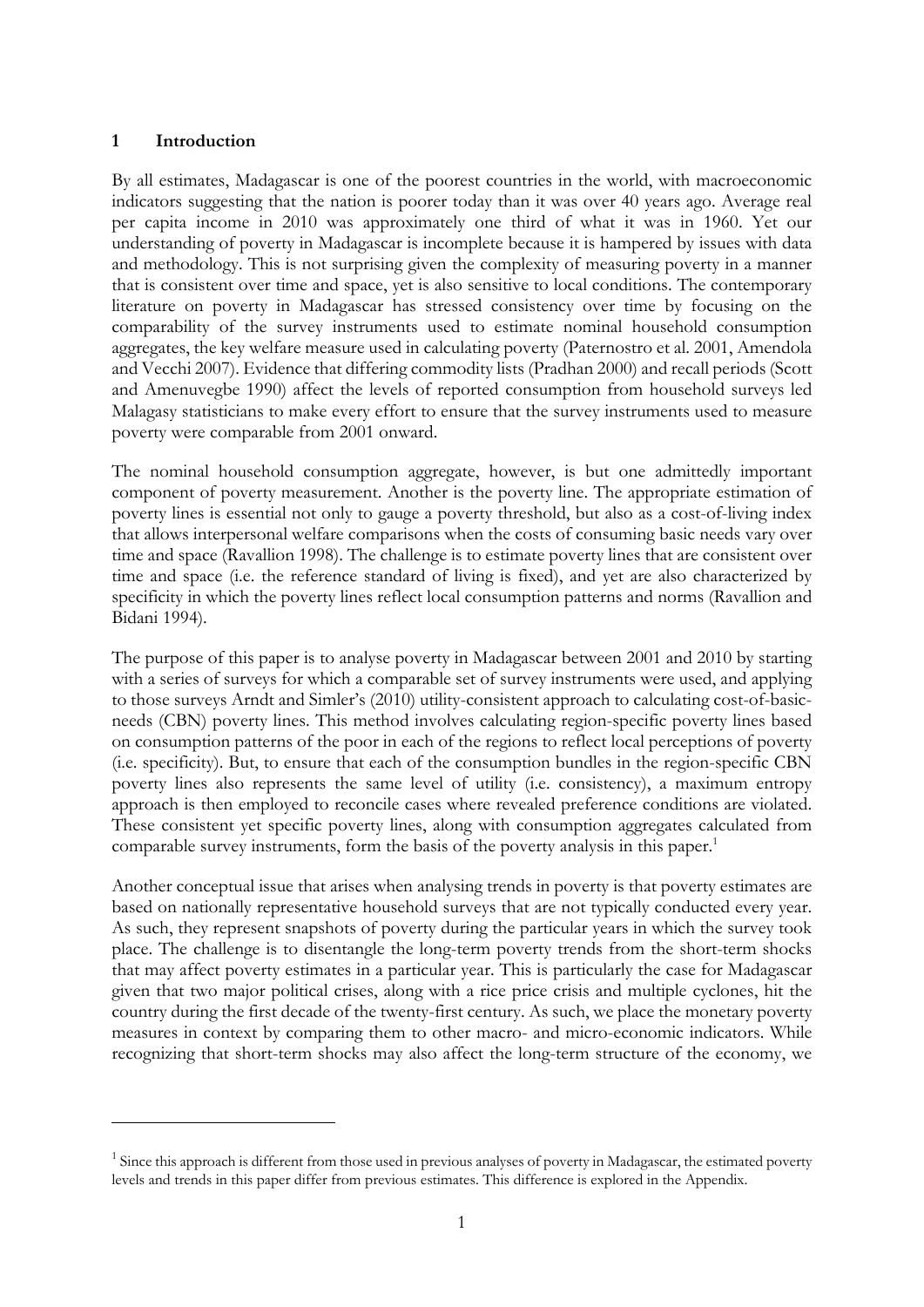conclude that the poverty estimates for Madagascar are more of a reflection of short-term shocks than of long-term trends.

The structure of this paper is as follows. In Section 2, we elaborate on the methodology used to calculate poverty and describe the primary data sources. Section 3 provides a description of the political and economic context in which the surveys took place to better understand the long-term trends and short-term shocks. In Section 4, we present the estimates of poverty and inequality based on the utility-consistent approach to calculating poverty lines, and triangulate these results with other monetary and non-monetary indicators. Section 5 provides concluding remarks.

## **2 Methodology and data**

In this section, we briefly describe the methodology and primary data sources used to measure poverty and inequality in a manner that is consistent over time and space, and which is specific to local consumption patterns and norms.

## **2.1 Methodology**

-

As with any analysis of poverty, choices need to be made regarding (i) the welfare indicator, (ii) the threshold between the poor and the non-poor, and (iii) the measure of poverty. While we concentrate primarily on a money measure of welfare – per capita household consumption – we complement this later with other measures of well-being such as infant mortality rates, educational enrolments, and access to basic services. The household consumption aggregate is constructed in a standard manner by aggregating food and non-food expenditures, the estimated value of own produced food and non-food items and of in-kind payments, gifts received, and the estimated use value of durable goods and housing (Deaton and Zaidi 2002).

We briefly outline the procedure used to estimate poverty lines<sup>2</sup> for 12 spatial domains in Madagascar (urban and rural for each of the six provinces). Food poverty lines are estimated first, and are anchored to calorie requirements that are calculated separately for each domain, for purposes of specificity, based on the demographic structure and fertility patterns in the domain. This is a departure from the common practice, for poverty analysis in Madagascar, of using a standard requirement of 2,133 calories per person per day. An iterative approach is used to find the least-cost consumption bundle that meets the domain-specific calorie requirements and that reflects consumption patterns in the spatial domain. This provides specific initial estimates of the food poverty lines. Revealed preference tests are then conducted to test the utility consistency of these poverty lines (i.e. do the consumption patterns in other spatial domains cost no less than the own-domain consumption patterns when both are evaluated at own-domain prices).<sup>3</sup> When these tests are violated, maximum entropy methods are used to reconcile the differences so that domain specificity is maintained in the new poverty lines, while utility consistency is not violated. Once the region-specific food poverty lines are determined, they are scaled up by the share of non-food

 $2^{2}$  See Arndt and Simler (2010) and Arndt et al. (2013) for more details about the general procedure. The household consumption aggregates and poverty lines were calculated using the Poverty Line Construction Toolkit developed by Arndt et al. (2013).

<sup>&</sup>lt;sup>3</sup> We note that revealed preference conditions should also hold over time (i.e. do the consumption patterns in the same spatial domain but in different time periods cost no less than the own-domain consumption patterns at a specific time when both are evaluated at own-domain prices for that specific time). When these conditions are violated over time, similar maximum-entropy methods can be used to reconcile the differences (Arndt and Simler 2010).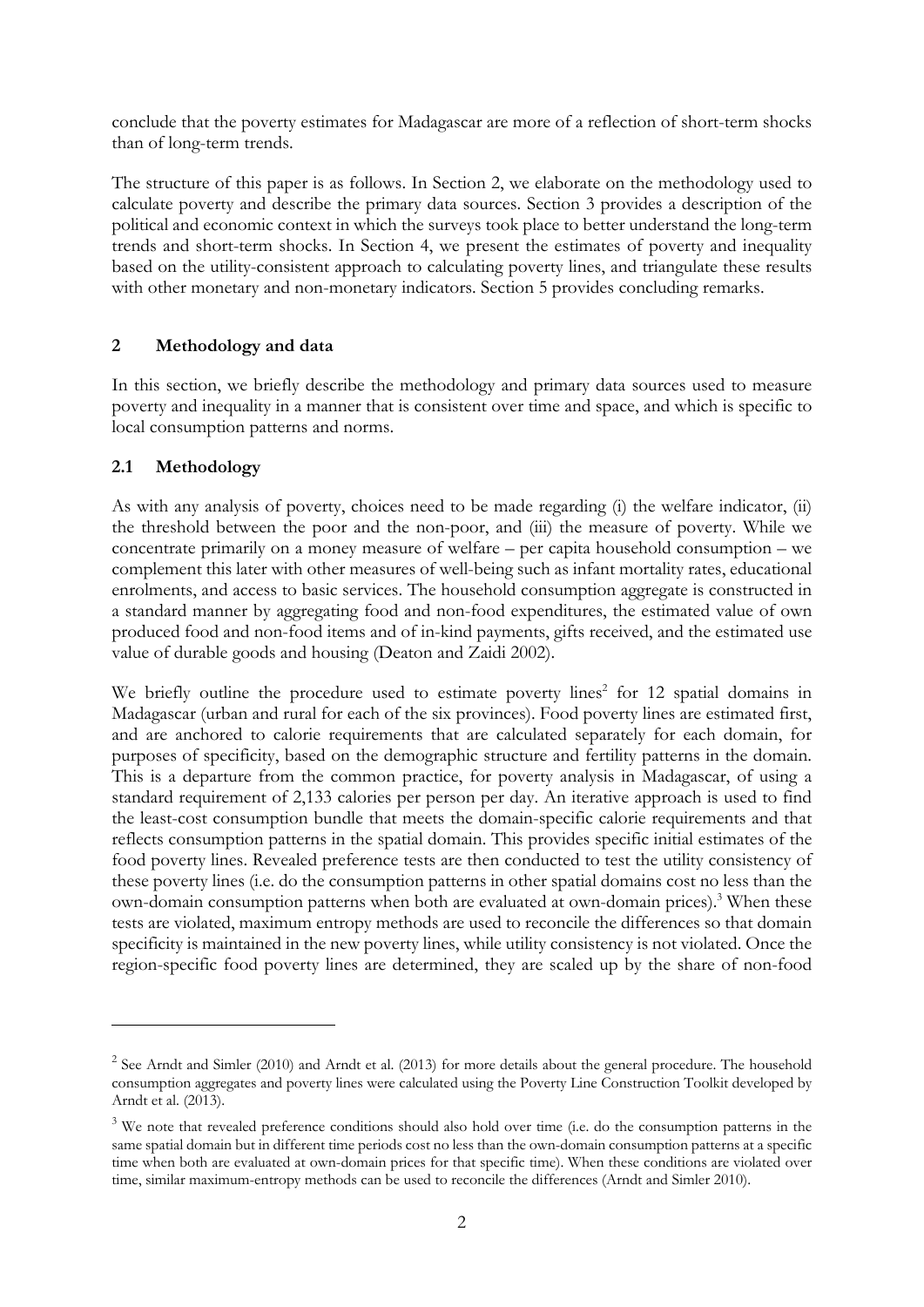consumption representative of the households around the food poverty lines, to get the regionspecific poverty lines.

With the welfare indicators and poverty lines in hand, we primarily employ the Foster-Greer-Thorbecke (1984) class of poverty indices to measure levels and changes in poverty. We also move beyond the use of poverty indices to analyse changes in poverty by employing standard tests of dominance. In order to do this, we note that poverty lines are more than poverty thresholds; they also serve as cost-of-living indices that allow interpersonal welfare comparisons. As such, we use the poverty lines to map nominal household consumption to real household consumption using indices constructed from these poverty lines (Blackorby and Donaldson 1987). Once mapped into comparable real values, the distributions of household consumption are then used to conduct dominance tests and to measure inequality.

## **2.2 Data**

The primary data sources used in this analysis are the 2001, 2005 and 2010 Madagascar Enquête Périodique auprès des Ménages (EPM). The EPM are general-purpose LSMS-type cross-section surveys conducted by the Institut National de la Statistique (INSTAT). They are nationally representative, stratified and clustered surveys conducted over three-month periods at the end of the calendar year, and contain information on household characteristics, expenditure, activities and infrastructure. Detailed consumption information is collected for the purpose of constructing welfare measures.

Over the course of the three surveys, the sample size grew from 5,080 in 2001 to 11,781 in 2005, and to 12,460 in 2010. This reflects the need for the latter two surveys to be representative, at the urban and rural levels, of each of the 22 administrative regions created in 2004 as part of the government's decentralization programme. Fortunately, the 44 strata in these 2005 and 2010 surveys can be grouped to represent the same 12 strata in the 2001 survey (urban and rural for six provinces). Further, while slight changes were made to the questionnaire in response to demands from the government and from donors who financed the surveys, INSTAT's efforts over the years to maintain comparability for welfare measurement – reflected in the nearly identical questionnaire modules for food and non-food expenditures, education and health expenditures, housing values and characteristics, ownership of durable goods, gifts and remittances, and in-kind payments – bode well for consistent poverty and inequality measurement.

## **2.3 Regional CBN poverty lines**

The utility-consistent regional poverty lines estimated from the EPM (Appendix Table 1) show that between 2001 and 2010, the costs of basic needs have risen by over 125 per cent (an average of 8.5 per cent per year). In some regions, such as urban Mahajanga, they have risen even further (200 per cent). Rising costs of basic non-food items drove the rise in overall basic needs costs between 2001 and 2005, while rising costs of basic food items were more responsible for rising overall basic needs costs in rural areas between 2005 and 2010. The poverty lines also illustrate substantial regional variation in costs of basic needs. For example, in 2005 the rural Fianarantsoa poverty line was 32 per cent below the urban Antananarivo poverty line, while in 2011 the urban Antsiranana poverty line was 39 per cent higher than in urban Antananarivo. In short, the different poverty lines and differential changes in these poverty lines lend credence to the need for specificity in constructing poverty lines.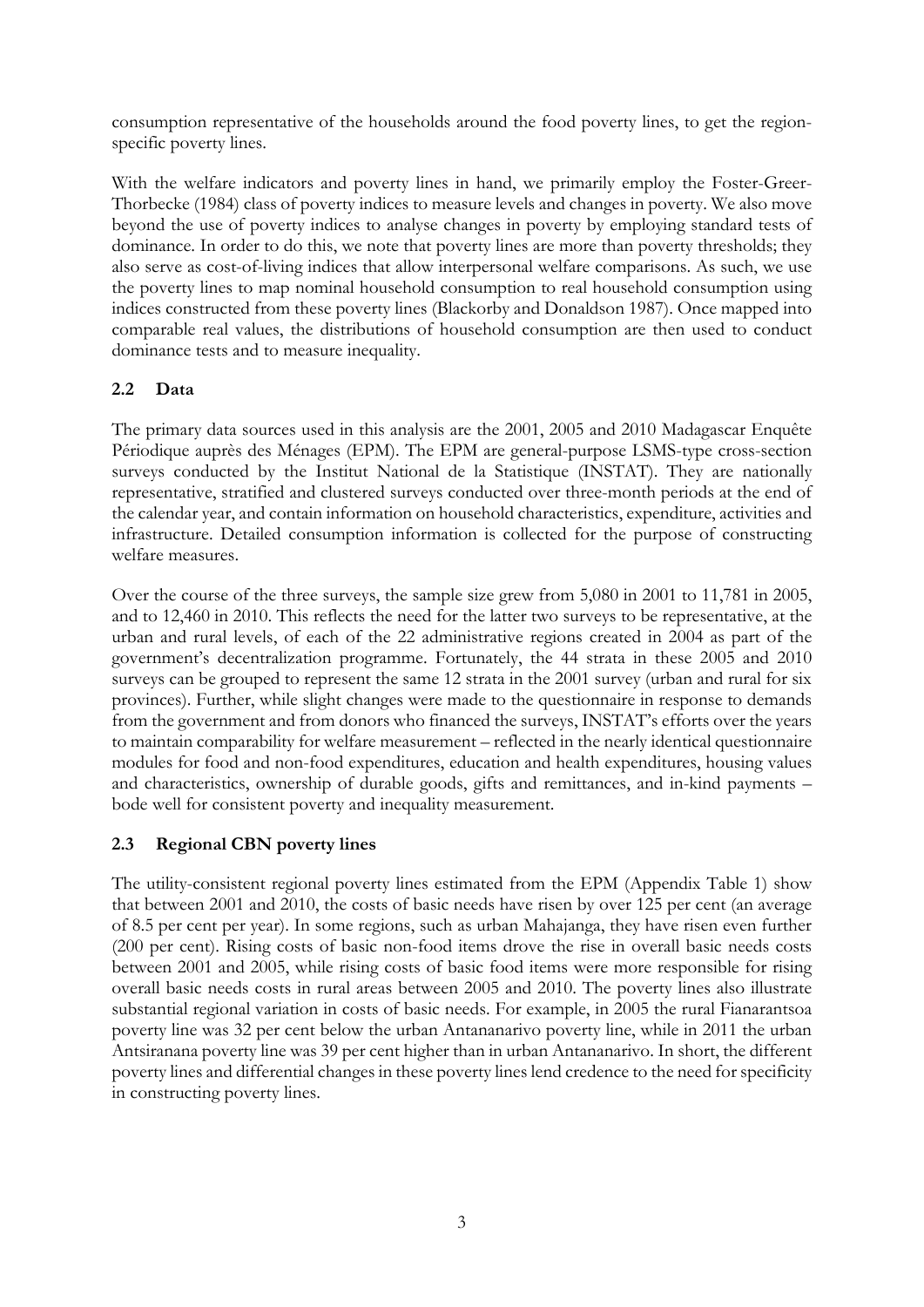## **3 Context**

The first decade of the twenty-first century was a tumultuous one for Madagascar, with important political and economic shocks hampering gains made during the intervening years. It is thus important to place the snapshots of poverty as measured in the 2001, 2005 and 2010 EPM in the broader context of the events that took place in Madagascar during this time period. In this section, we lay the groundwork for the poverty analysis by describing the general political and economic environment throughout the decade and relate this to the timing of the EPM surveys.

The 2001 EPM survey was conducted at the end of 2001, just prior to the 16 December national elections. As such, it provides a reflection of livelihoods in Madagascar during the year prior to the negative fallout of the disputed elections. This was a year in which the IMF and the World Bank approved US\$819 million worth of debt relief for the country, and in which Madagascar qualified for the United States African Growth and Opportunity Act (AGOA) and 'Wearing Apparel'provisions. Growth of real per capita income in this year was a modest 3.1 per cent, driven largely by increased production in the industrial and service sectors (Table 1).

The year immediately following the survey, however, was one of economic and social disruption due to a disputed presidential election. Supporters of the incumbent president, Didier Ratsiraka, effectively blockaded the capital of Antananarivo by blowing up six bridges in protest to an 29 April ruling by the constitutional court that the challenger and former mayor of the capital city, Marc Ravalomanana, had won the first round of the election outright. By August, Ratsiraka had fled the country to live in exile in France, and the international community pledged US\$2.3 billion in support to the newly instated Ravalomanana government. But the damage had been done. The first eight months of the year witnessed tourism drying up, textile exports halting, some 30 textile factories shuttering their doors, fuel and foodstuff prices skyrocketing in the capital due to shortages, and foreign investors staying away. As a result, real per capita gross domestic product (GDP) shrank by 15 per cent over the course of the year, and by the end of 2002 the general price level was 16.5 per cent higher than in the previous year (Table 1). The industrial and service sectors were hardest hit, with production shrinking by 20.8 per cent and 15.0 per cent respectively. Given the remoteness that is characteristic of much of the agricultural sector, however, production in the primary sector fell by only 1.3 per cent. Clearly urban areas were hit hardest by the 2002 political crisis.

While 2003 was a year of recovery and of implementation of the country's first Poverty Reduction Strategy, 2004 was characterized by yet another crisis. This time, however, the origin was economic in nature, though it was likely exacerbated by the government's response. The combination of a 58 per cent depreciation of the Malagasy currency relative to the US dollar, along with a 43 per cent rise in the Bangkok US dollar price of rice in 2004, meant that domestic rice prices rose as the rice import parity rose substantially for a country that typically imports rice, its main staple crop. Coupled with uncertainty over government intentions and the harassment of rice importers, private-sector traders were discouraged and rice imports ended up being only 151 thousand tonnes in 2004, compared to 254 thousand tonnes in the previous year (Minten and Dorosh 2006). The reduction in the supply of rice in the domestic market manifested itself in an average increase in paddy rice prices of 50 per cent. Given the importance of rice in the Malagasy consumption basket and given the exchange rate depreciation, this also meant that general inflation was high at 14 per cent in 2004 (Table 1).

The 2005 EPM was conducted during a period of political stability and continued overall growth led primarily by services and industry. This growth however was moderate and per capita incomes did not recover to pre-political crisis levels until 2007. Inflation remained high during this period, led largely by rapid rice price inflation, as changes in domestic rice prices in the latter half of the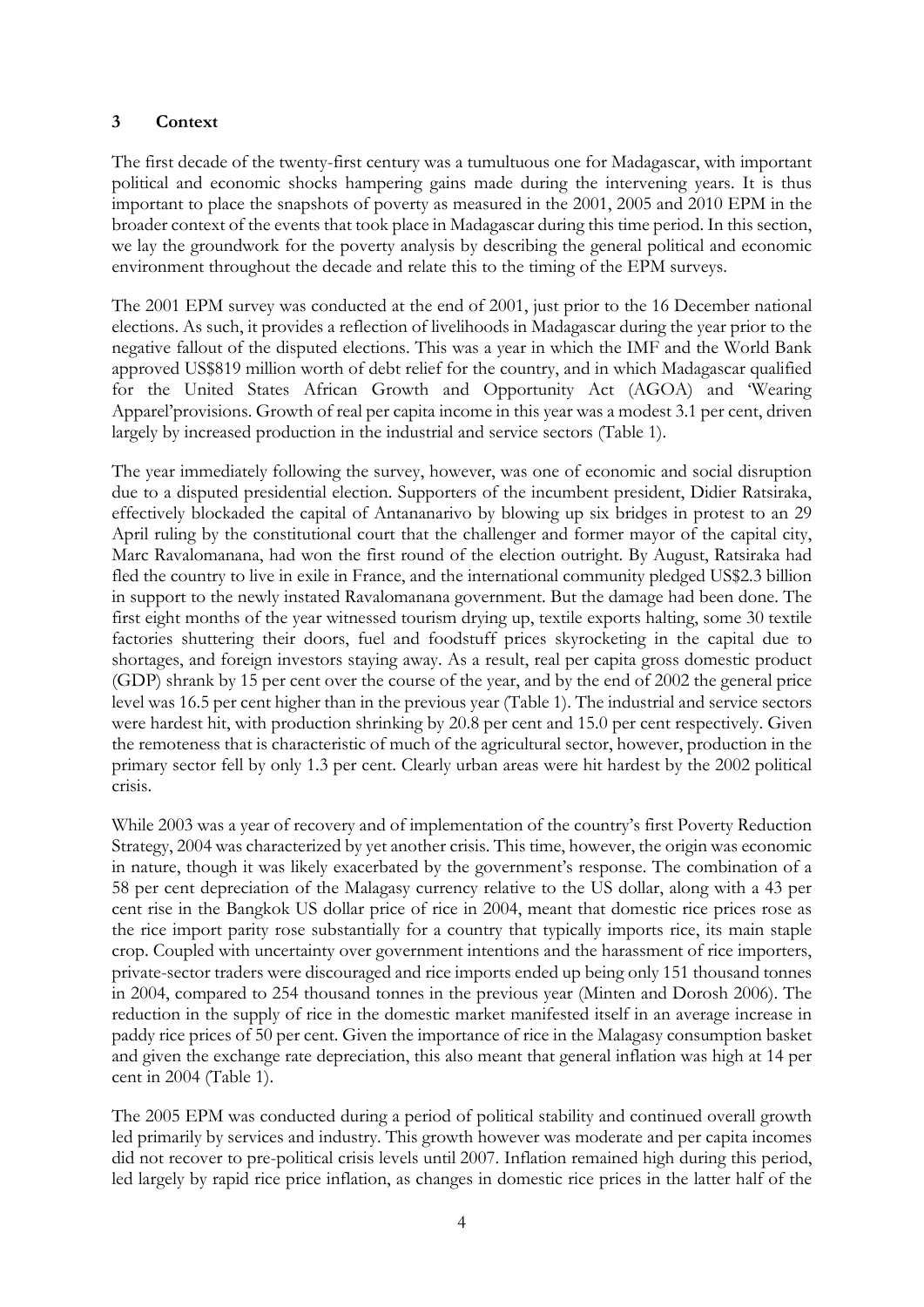decade reflected changes in international rice prices. Tight monetary policy prevented general inflation from being even higher. This was also a period when Rio Tinto invested over US\$500 million in an ilmenite mine in southern Madagascar, and when a consortium led by Sherrit International initiated the construction of a US\$4.76 billion nickel laterite mine in the eastern part of the country. Further, while the textile sector benefited from exports growth under AGOA and the preferential access Madagascar had to European markets under the Lomé Convention, textile exports did take a hit from the dismantling of the Multi-Fibre Agreement in March 2005 (Africa Confidential 2005).

The government of Marc Ravalomanana was generally viewed favourably by the international community as it made strides to attract foreign investment. Madagascar joined the South African Development Community (SADC) in 2005, and was the first country to sign a compact with the United States Millennium Challenge Account (MCA) when it signed a US\$110 million poverty reduction agreement in April 2005. Following his re-election in 2006, Ravalomanana's government developed its second poverty reduction strategy, dubbed The Madagascar Action Plan, in consultation with the international financial institutions. Under his watch, the economy continued its steady growth as per capita incomes grew annually by 2 to 4 per cent through 2008.

|                                              | 2001    | 2002    | 2003   | 2004 | 2005 | 2006 | 2007 | 2008    | 2009   | 2010   |
|----------------------------------------------|---------|---------|--------|------|------|------|------|---------|--------|--------|
| Per capita GDP (thousands of<br>2010 Ariary) | 984     | 836     | 893    | 914  | 930  | 951  | 982  | 1,024   | 955    | 933    |
| Growth of real per capita GDP                | 3.1     | $-15.0$ | 6.8    | 2.4  | 1.8  | 2.2  | 3.3  | 4.2     | $-6.7$ | $-2.3$ |
| GDP (billions of 2010 Ariary)                | 15.0    | 13.1    | 14.4   | 15.2 | 15.9 | 16.7 | 17.7 | 19.0    | 18.2   | 18.3   |
| - Primary                                    | 4.7     | 4.6     | 4.7    | 4.9  | 5.0  | 5.1  | 5.2  | 5.3     | 5.8    | 5.6    |
| - Industry                                   | 1.8     | 1.5     | 1.7    | 1.8  | 1.8  | 1.9  | 2.1  | $2.2\,$ | 2.0    | 2.0    |
| - Services                                   | 7.3     | 6.2     | 6.8    | 7.2  | 7.7  | 8.3  | 8.9  | 9.6     | 8.9    | 9.0    |
|                                              |         |         |        |      |      |      |      |         |        |        |
| Growth of real GDP                           | 6.0     | $-12.7$ | 9.8    | 5.3  | 4.6  | 5.0  | 6.2  | 7.1     | $-4.1$ | 0.4    |
| - Primary                                    | 4.0     | $-1.3$  | 1.3    | 3.1  | 2.5  | 2.1  | 2.2  | 2.9     | 8.5    | $-3.4$ |
| - Industry                                   | 7.6     | $-20.8$ | 14.6   | 6.5  | 3.0  | 3.5  | 9.8  | 3.6     | $-7.8$ | 0.2    |
| - Services                                   | 6.1     | $-15.0$ | 10.6   | 6.0  | 6.1  | 7.4  | 7.8  | 8.2     | $-7.5$ | 1.7    |
|                                              |         |         |        |      |      |      |      |         |        |        |
| Rice (paddy) price inflation                 | $-16.4$ | $-0.8$  | $-5.3$ | 50.6 | 33.6 | 18.3 | 33.1 | $-16.2$ | 14.3   | $-4.9$ |
| General inflation                            | 7.4     | 16.5    | $-1.7$ | 14.0 | 18.4 | 10.8 | 10.3 | 9.2     | 9.0    | 9.2    |

Table 1: Production and inflation in Madagascar, 2001-10

Note: Shaded areas indicate years during which EPM surveys were conducted.

Source: Authors' elaboration based on data from INSTAT and FAOSTAT.

On the domestic front, however, resentment began to build over the president's potential conflicts of interest with respect to his agro-industrial corporation, his attempts to rapidly reform the army, the government's purchase of a luxurious official airplane, and the government's 2008 agreement to lease 1.3 million hectares of arable land to the South Korean conglomerate, Daewoo, for 99 years. Protests in the streets of the capital, led by the president's rival and mayor of Antananarivo, Andry Rajoelina, and supported by factions of the army, led to Ravalomanana's eventual ousting in March 2009.

Unlike the 2002 political crisis when the international donors rallied around the new government by rapidly recognizing it and by providing US\$2.3 billion in support, the 2009 political crisis was followed by a slashing of aid. The ascendency of Rajoelina to Madagascar's top office was officially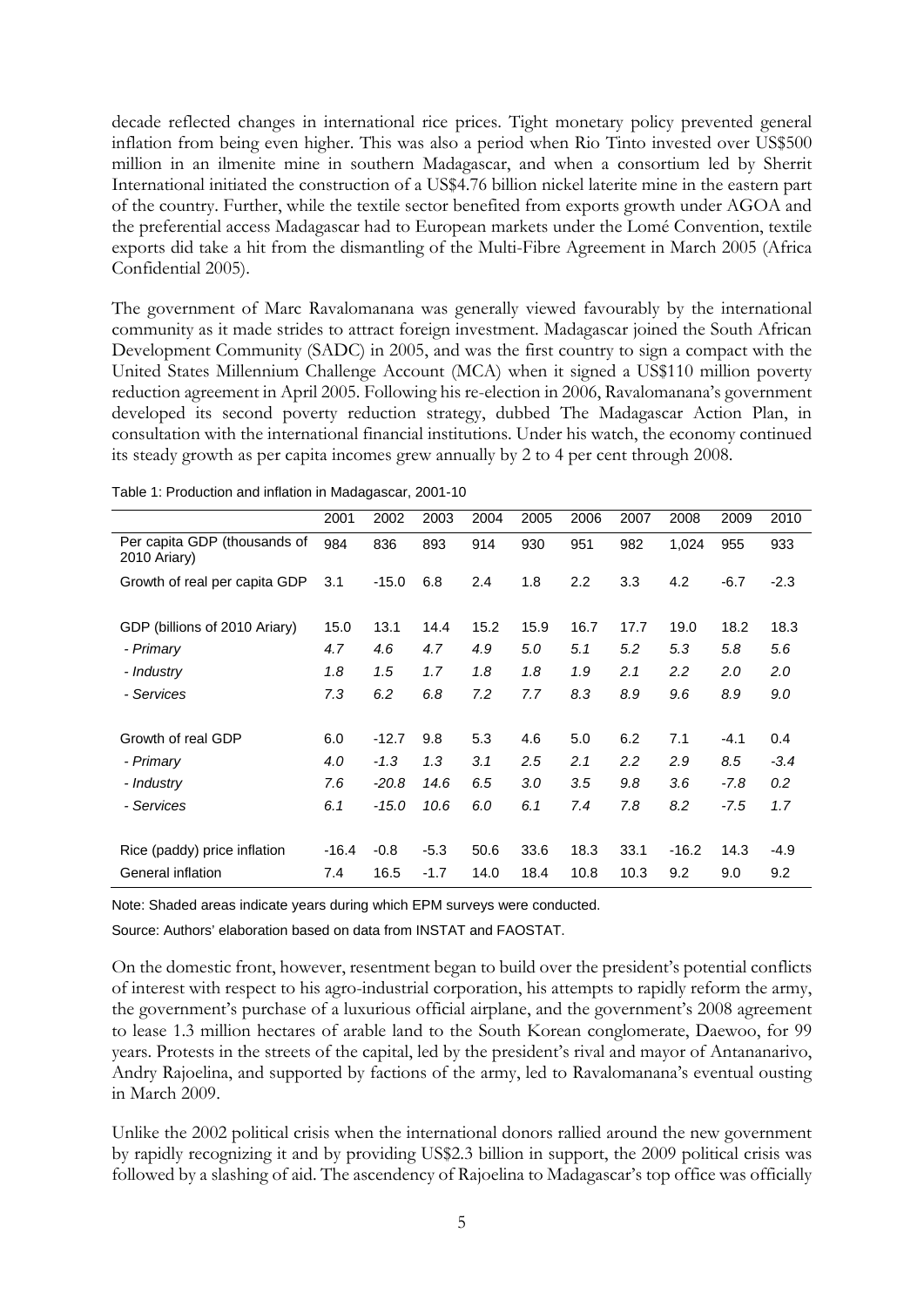viewed by most of the international community as effectively a coup d'état. As such, most donors cut all but humanitarian assistance, as net official development assistance receipts fell from US\$843 million in 2008 to US\$444 million in 2009 (OECD DAC 2013). Further, Madagascar was suspended from SADC and had its AGOA access terminated by January 2010. As a consequence, the 6.7 per cent fall in per capita income during 2009 was not followed by a recovery as seen in 2003, but rather by a stagnation of total GDP and a further 2.3 per cent fall of per capita GDP, negating all of the gains made after 2005. It is this environment of stagnation following the 2009 crisis (some would say 'continued crisis') that is characterized by the 2010 EPM.

## **4 Poverty and inequality in the 2000s**

It is within the context of these multiple political and economic shocks that we analyse snapshots of poverty and inequality in Madagascar in the first decade of the 2000s. As illustrated in Table 1, if we simply compare real per capita incomes during the EPM survey years (2001, 2005 and 2010), we would conclude that the decade was characterized by stagnation and a persistent deterioration of well-being. However, when the intervening years are included, the picture becomes one of growth interrupted by political and economic shocks. As such, once we have described poverty and inequality levels using utility-consistent poverty lines for the three household survey years, we complement the analysis with indicators from other data sources to substantiate the consistency of these poverty and inequality estimates with the broader dynamic picture.

## **4.1 Monetary poverty and inequality**

Poverty rates in Madagascar are high and rose over the course of the three survey periods (Table 2). In 2001, 56.3 per cent of the population was poor, compared to 59.6 per cent in 2005, and 61.4 per cent in 2010. Although poverty is largely a rural phenomenon, with over 63 per cent of the rural population below the poverty line, it is also becoming increasingly urban. The urban headcount ratio rose by a substantial 11.4 percentage points, from 33.1 per cent in 2001 to 44.6 per cent in 2010.<sup>4</sup>

The more distribution-sensitive measures of poverty reveal that the headcount ratios alone mask important distributional differences in changes in poverty. Indeed there is little change in the depth and severity of national poverty over the decade, and the changes that are observed indicate a slight reduction, not an increase. The poverty incidence curves shown in Figure 1 illustrate this graphically, as the crossing curves indicate no first-order dominance. For example, the real per capita household consumption levels (temporally and spatially deflated by the poverty lines to 2010 urban Antananarivo values) of the richest 55 per cent of the population fell between 2001 and 2005 (thick solid line above the thin solid line), and did so again slightly between 2005 and 2010 (thick dashed line above the thick solid line). At the same time, the poorest 45 per cent of the population experienced slight improvements in real consumption. Because the standardized poverty line<sup>5</sup> is above the consumption level for the 45th percentile, the headcount ratio captures the deteriorating consumption levels for those above this level. The improvements in consumption levels of the poorest 45 per cent of the population are not captured by the headcount ratio because these households remain poor throughout the decade. Nonetheless, these improved living standards for the poorest 45 per cent are captured by the decreases in the depth and severity of

-

<sup>&</sup>lt;sup>4</sup> The discrepancy in the summation is due to rounding of the numbers.

<sup>&</sup>lt;sup>5</sup> Because all per capita household consumption aggregate values are converted into 2010 urban Antananarivo values by using the regional poverty lines, the 2010 urban Antananarivo poverty line represents the standardized poverty line for all households in each survey year.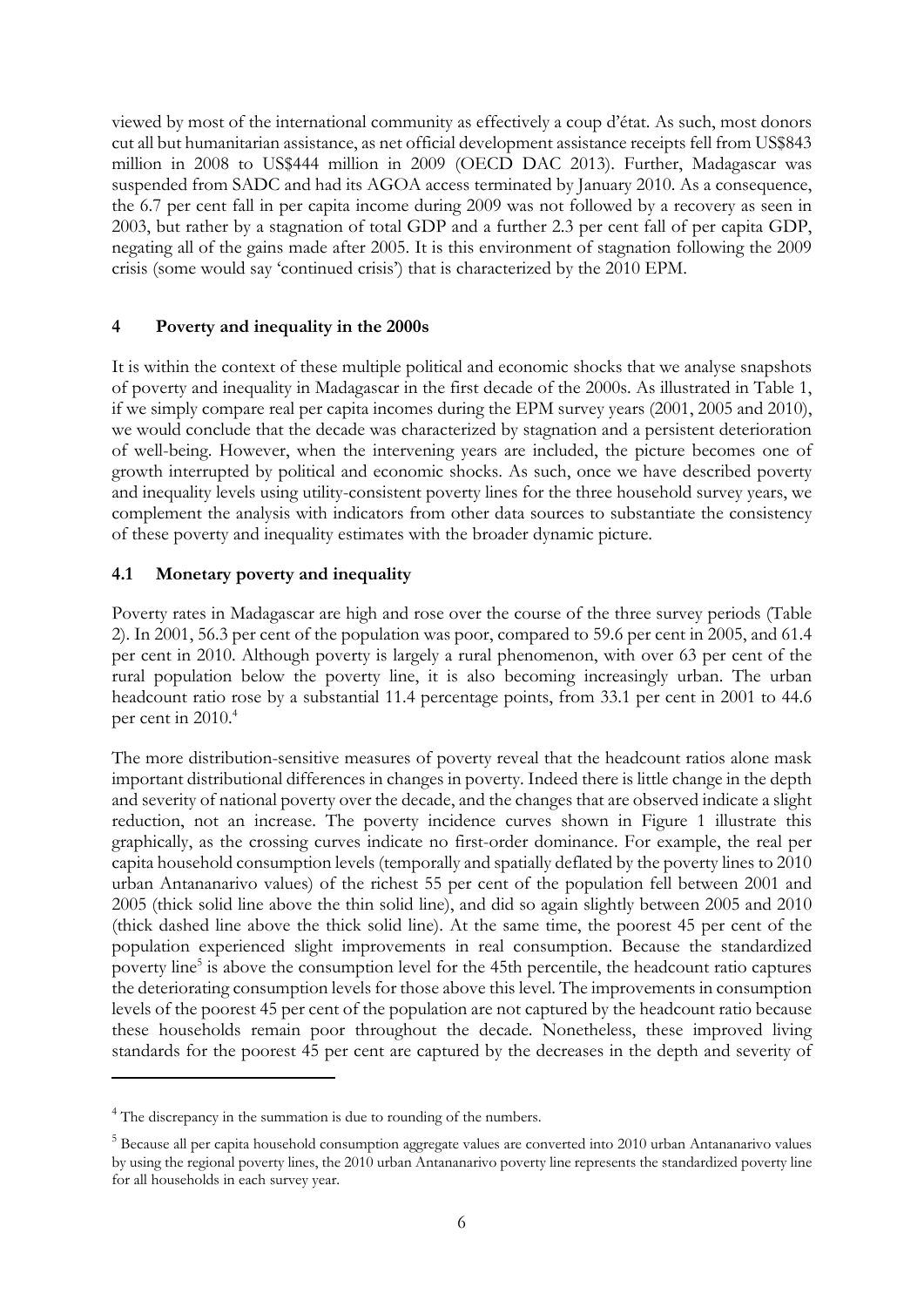poverty. In short, the well-being of the poorest of the poor improved. It was just not enough to raise them out of poverty.

|                                       |      | Levels |      |         | Changes |         |
|---------------------------------------|------|--------|------|---------|---------|---------|
|                                       | 2001 | 2005   | 2010 | 2001-05 | 2005-10 | 2001-10 |
| National                              |      |        |      |         |         |         |
| Headcount ratio $(P_0)$               | 56.3 | 59.6   | 61.4 | 3.3     | 1.8     | 5.1     |
| Depth of poverty $(P_1)$              | 23.6 | 23.6   | 23.2 | 0.0     | $-0.4$  | $-0.4$  |
| Severity of poverty (P <sub>2</sub> ) | 12.6 | 12.2   | 11.5 | $-0.4$  | $-0.7$  | $-1.1$  |
| Urban                                 |      |        |      |         |         |         |
| Headcount ratio (P <sub>0</sub> )     | 33.1 | 42.5   | 44.6 | 9.3     | 2.1     | 11.4    |
| Depth of poverty $(P_1)$              | 12.7 | 15.3   | 16.1 | 2.6     | 0.8     | 3.4     |
| Severity of poverty (P <sub>2</sub> ) | 6.5  | 7.6    | 7.9  | 1.1     | 0.3     | 1.4     |
| Rural                                 |      |        |      |         |         |         |
| Headcount ratio $(P_0)$               | 63.0 | 64.4   | 65.7 | 1.5     | 1.2     | 2.7     |
| Depth of poverty $(P_1)$              | 26.9 | 25.9   | 25.0 | $-1.0$  | $-0.9$  | $-1.9$  |
| Severity of poverty (P <sub>2</sub> ) | 14.5 | 13.5   | 12.4 | $-1.0$  | $-1.1$  | $-2.1$  |

Table 2: Monetary poverty in Madagascar, 2001-10

Note: Poverty measures are multiplied by 100.

Source: Authors' calculations from EPM data.

In urban areas, all of the poverty measures show a worsening of poverty, with the bulk of the change occurring between 2001 and 2005 (a 9.3 percentage point increase, compared to a 2.1 percentage point increase between 2005 and 2010). This is illustrated graphically in Figure 2a, where the poverty incidence curves for 2005 and 2010 are substantially higher than for 2001 for all but the poorest 10 per cent of the population. As noted in Section 3, urban areas were hit hardest by the 2002 political crisis. The poverty incidence curves in Figure 2a suggest that these areas had not recovered from the crisis by 2005, and that the 2009 crisis prevented real urban consumption levels from sustainably returning to 2001 levels. Higher levels of urban poverty, along with lower consumption levels among the non-poor, are arguably the legacy of the political and economic shocks that hit the country during this period.

Despite a greater percentage of the rural population falling below the poverty line over the course of the decade, the rural poor for the most part fared slightly better. As illustrated by the declining poverty depth and severity measures and by the improvements in the poverty incidence curves (lower) among the poorest 55 per cent of the rural population, the poorest half of the rural population was slightly better off at the end of the decade than it was at the beginning. Nonetheless, although rural areas weathered the storm better than urban areas, rural poverty remains high by any measure.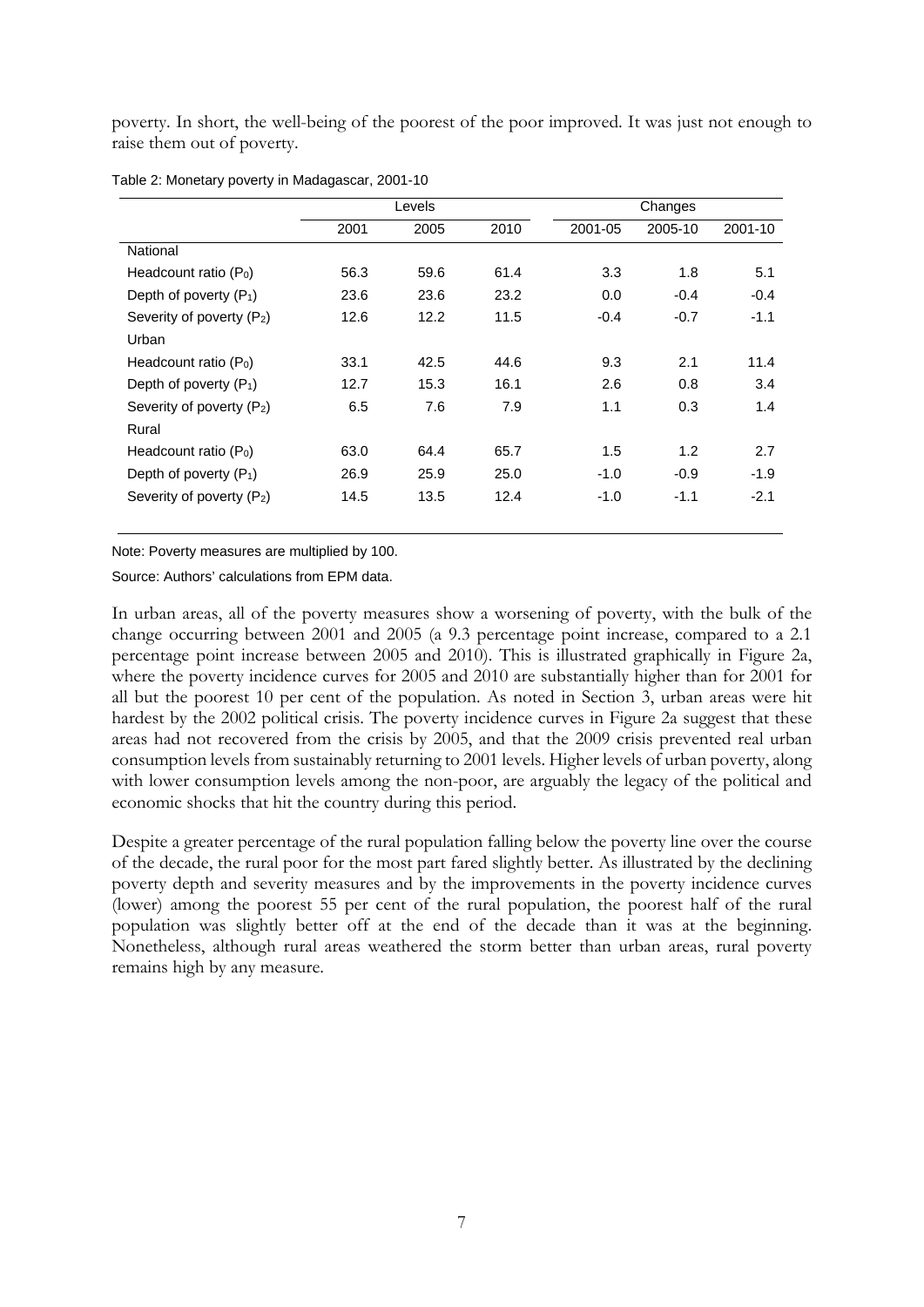





Figure 2a: Urban poverty incidence curves, Madagascar 2001-10

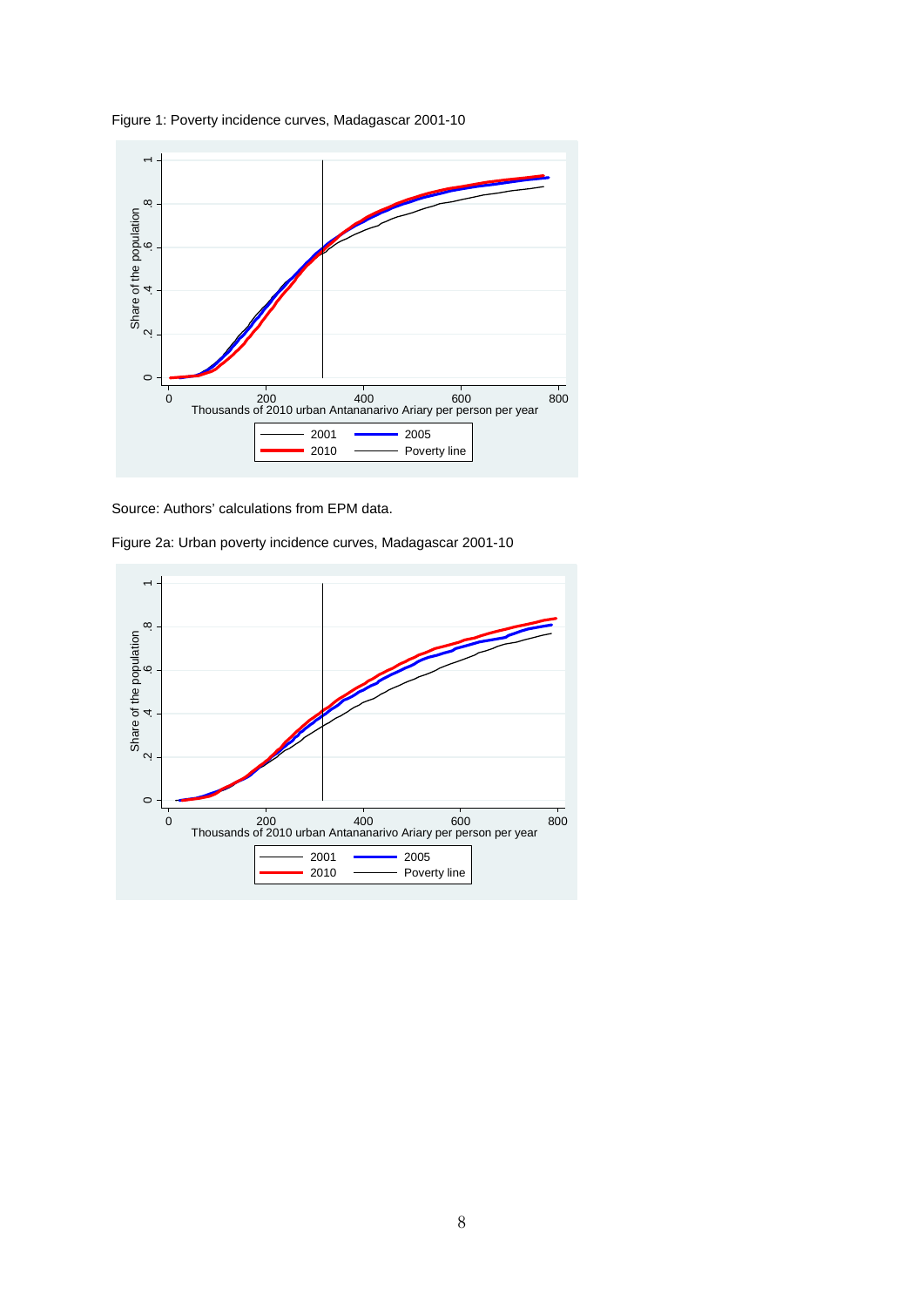



Source: Authors' calculations from EPM data.

Further disaggregation of poverty by region reveals some interesting messages. First, in 2001, urban poverty rates in all six of the provinces were lower than all of the poverty rates in rural areas, with the exception of rural Antananarivo (Table 3). The 44.3 per cent of the rural Antananarivo population that was poor was lower than the 46.5 and 49.9 per cent in urban Toamasina and Toliara, respectively. The spillovers from the national capital and major market centre in urban Antananarivo, and the corresponding lower prices of non-food items there, were likely responsible for the relatively low level of poverty in rural Antananarivo. The relatively high poverty rate in urban Toamasina is somewhat surprising given that this area includes one of the most important ports in the country, though the region is particularly susceptible to the adverse effects of annual cyclones given its location along the east coast.

Second, in 2001, poverty rates were lowest in urban Antsiranana and urban Antananarivo (location of the capital), 19.5 and 21.2 per cent, respectively. This is not surprising given the importance of the deep-water port, vanilla exports, and tourism in the former, and given that the national capital is in the latter. The poorest regions in the country, rural areas in Mahajanga, Toamasina and Fianarantsoa, were considerably poorer (more than 70 per cent of the populations) than urban Antsiranana and urban Antananarivo.

Third, the changes in regional poverty over the three survey years were not uniform, nor were they necessarily consistent with the observed changes at the more aggregated urban and rural levels. For example, while rural headcount ratios rose marginally overall between 2001 and 2005, they actually fell in the three poorest regions – rural Mahajanga, Toamasina and Fianarantsoa – and rose by some 20 percentage points in rural Antananarivo. Similarly, while urban poverty rates rose by over 9 percentage points overall during the period, poverty fell in urban Toamasina and Toliara. At the same time, urban poverty rose by over 13 percentage points in Antananarivo, Fianarantsoa and Antsiranana. This pattern is consistent with the directed and lasting effects of the blockade of the highlands (Antananarivo and Fianarantsoa) in 2002.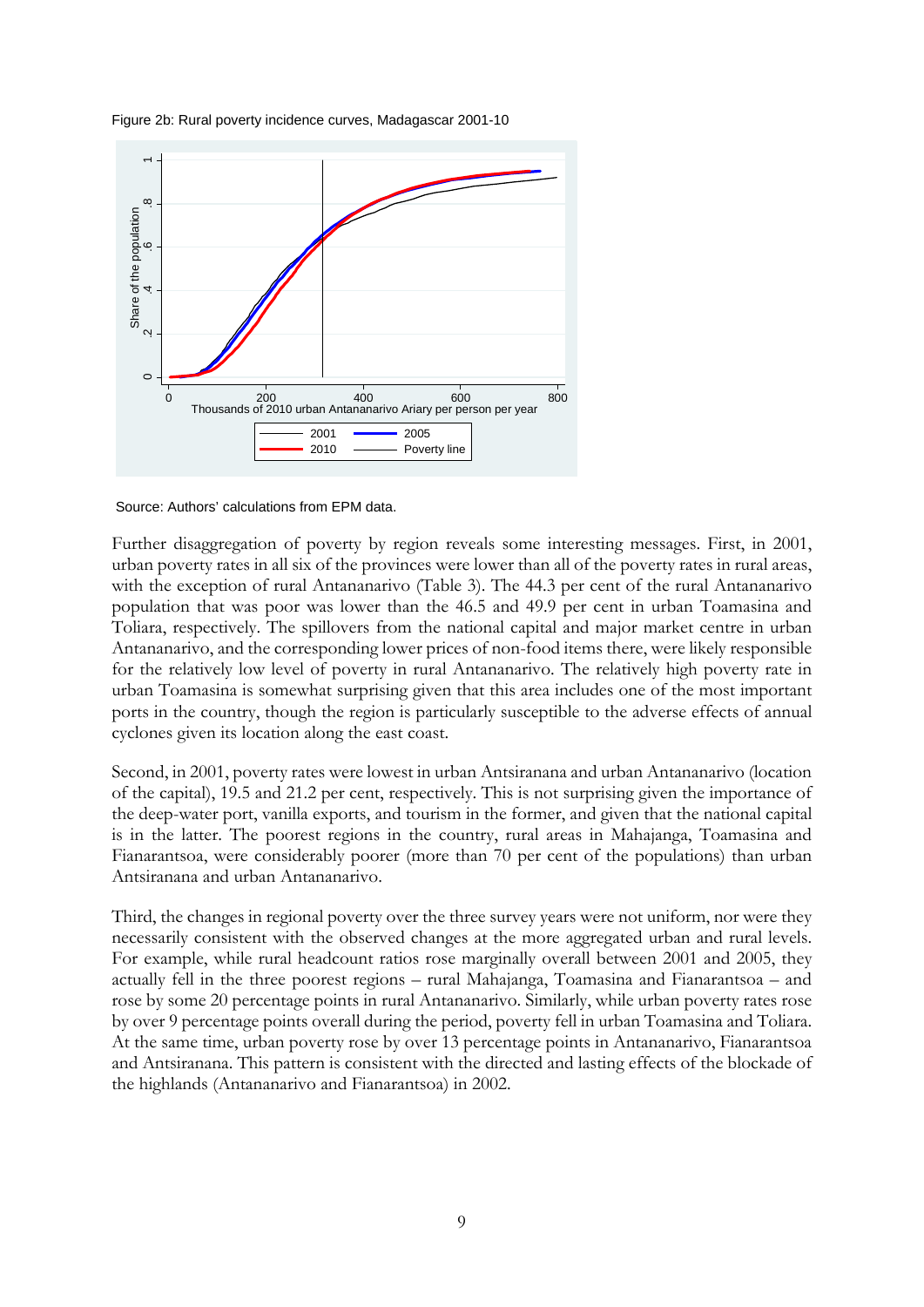|                      |      | Per cent poor |      |         | Changes |         |
|----------------------|------|---------------|------|---------|---------|---------|
|                      | 2001 | 2005          | 2010 | 2001-05 | 2005-10 | 2001-10 |
| Antananarivo (urban) | 21.2 | 37.8          | 35.4 | 16.7    | $-2.4$  | 14.3    |
| Antananarivo (rural) | 44.3 | 64.9          | 52.3 | 20.6    | $-12.6$ | 8.0     |
| Fianarantsoa (urban) | 41.3 | 58.8          | 53.7 | 17.5    | $-5.1$  | 12.4    |
| Fianarantsoa (rural) | 73.0 | 65.8          | 76.4 | $-7.3$  | 10.7    | 3.4     |
| Toamasina (urban)    | 46.5 | 43.2          | 44.5 | $-3.3$  | 1.3     | $-2.0$  |
| Toamasina (rural)    | 73.0 | 63.6          | 63.7 | $-9.4$  | 0.1     | $-9.3$  |
| Mahajanga (urban)    | 29.4 | 37.5          | 46.9 | 8.1     | 9.3     | 17.5    |
| Mahajanga (rural)    | 70.1 | 61.1          | 61.5 | $-9.0$  | 0.4     | $-8.6$  |
| Toliara (urban)      | 49.9 | 41.7          | 58.5 | $-8.2$  | 16.7    | 8.5     |
| Toliara (rural)      | 66.9 | 65.4          | 71.9 | $-1.5$  | 6.5     | 5.0     |
| Antsiranana (urban)  | 19.5 | 32.6          | 35.4 | 13.1    | 2.7     | 15.9    |
| Antsiranana (rural)  | 58.0 | 62.9          | 69.8 | 4.8     | 6.9     | 11.7    |
|                      |      |               |      |         |         |         |
| Urban                | 33.1 | 42.5          | 44.6 | 9.3     | 2.1     | 11.4    |
| Rural                | 63.0 | 64.4          | 65.7 | 1.5     | 1.2     | 2.7     |
|                      |      |               |      |         |         |         |
| National             | 56.3 | 59.6          | 61.4 | 3.3     | 1.8     | 5.1     |

Table 3: Regional poverty in Madagascar, 2001-10

Source: Authors' calculations from EPM data.

Clearly, the differing poverty rates indicate that not all regions in Madagascar are equal. We now turn to how that translates into overall inequality of household consumption in the country as well as in urban and rural areas. The first thing to note is that the degree of inequality in Madagascar is typical of many African countries (World Bank 2011), as the Gini coefficient was 0.45 in 2001 (Table 4). Second, inequality fell over the course of the decade, as indicated by the Gini coefficient falling from 0.45 in 2001 to 0.39 in 2010, and the Theil Index falling from 0.37 to 0.33. This is not surprising given the compression of the consumption distribution observed in Figure 1, as the top half of the population experienced worsening conditions while the bottom half saw marginally improved conditions.

The degree of inequality in rural areas was higher than in urban areas in 2001. But due to declining rural inequality, urban inequality was greater by 2010. As with national inequality, the fall in rural inequality over the three survey periods is also consistent with the compression of the poverty incidence curves in Figure 2b as the poorest half of the population witnessed improved conditions alongside the worsening conditions of the richest 40 per cent. Unlike rural inequality, urban inequality worsened. It first rose between 2001 and 2005, but the change was ambiguous between 2005 and 2010. The Gini coefficient, for example, suggests that urban inequality fell back to 2001 levels by 2010, while the Theil index suggests that it rose further. This is consistent with crossing urban Lorenz curves during this time period (not shown here). However, what is clear about inequality in Madagascar is that it is driven primarily by inequality within urban and rural areas, rather than by the inequality between the two. Despite urban consumption levels being over 50 per cent higher on average than in rural areas, 94 per cent of total inequality is due to within-group inequality (Table 4). This follows largely from the rural population accounting for roughly 80 per cent of the national population. As with poverty, rural inequality largely drives national inequality.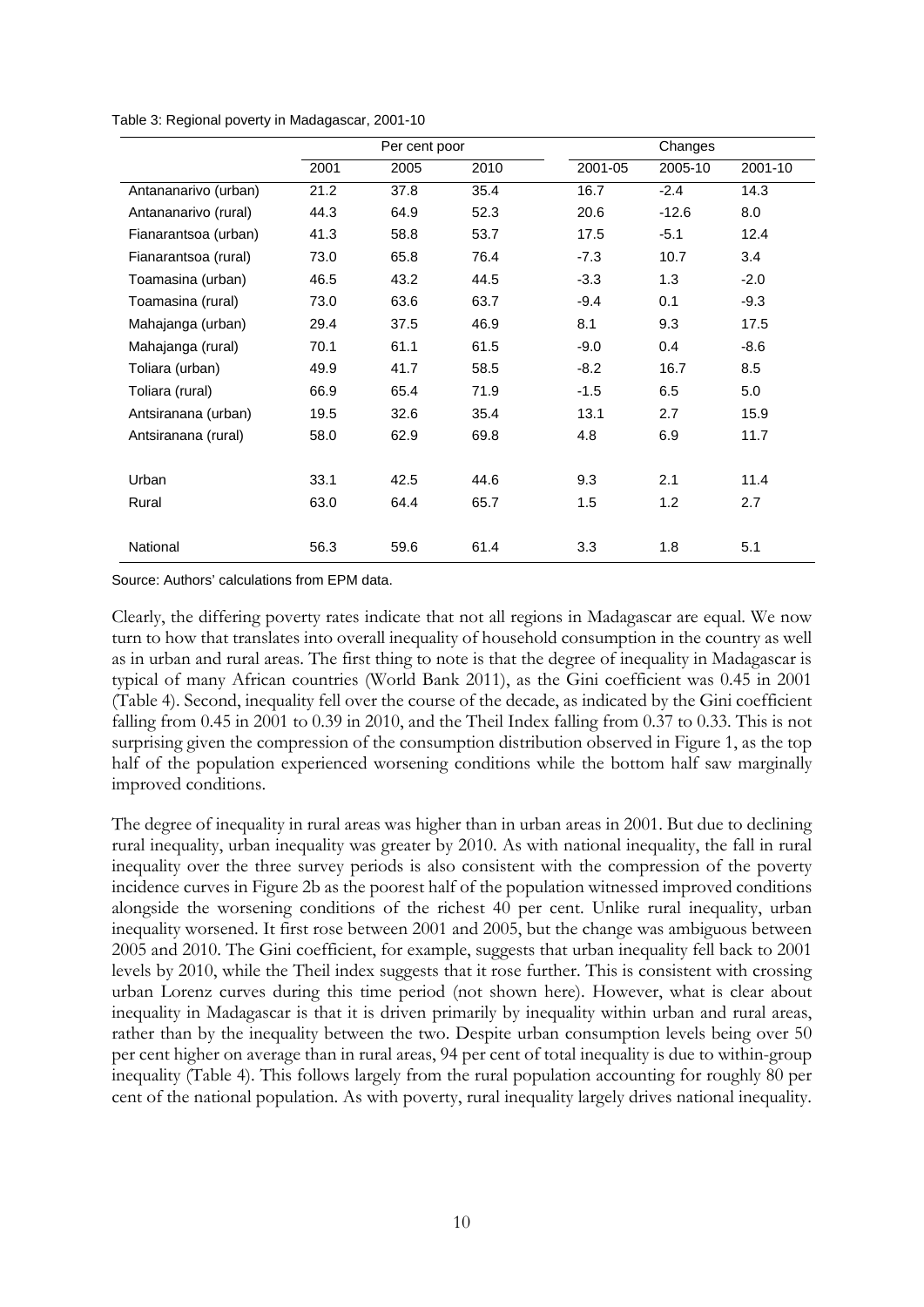|  |  | Table 4: Inequality in Madagascar, 2001-10 |  |
|--|--|--------------------------------------------|--|
|--|--|--------------------------------------------|--|

|                          | 2001  | 2005  | 2010  |
|--------------------------|-------|-------|-------|
| Gini coefficient         |       |       |       |
| National                 | 0.454 | 0.410 | 0.393 |
| Urban                    | 0.427 | 0.431 | 0.426 |
| Rural                    | 0.438 | 0.383 | 0.365 |
|                          |       |       |       |
| Theil index              |       |       |       |
| National                 | 0.370 | 0.341 | 0.330 |
| Urban                    | 0.319 | 0.354 | 0.356 |
| Rural                    | 0.352 | 0.306 | 0.295 |
| Per cent due to          |       |       |       |
| Within-group inequality  | 92.1  | 93.9  | 94.7  |
| Between-group inequality | 7.9   | 6.1   | 5.3   |

Source: Authors' calculations from EPM data.

#### **4.2 Poverty and GDP**

<u>.</u>

National poverty rates in 2001, 2005 and 2010 are consistent with volatile trends in real per capita GDP over the decade. To illustrate this, we plot the poverty estimates from the EPM surveys along with real per capita GDP in Figure 3. What is clear from this graph is that the short-term shocks to the economy (primarily the 2002 and 2009 political crises, but the 2004 rice price crisis as well) appear to dominate long-term trends in growth and poverty. In short, the adverse consequences of the 2002 political shock between the 2001 and 2005 EPM surveys meant that despite the subsequent recovery, poverty rates were higher in 2005 than 2001. Similarly, given that the 2009 political crisis occurred between the 2005 and 2010 EPM surveys, the gains in poverty reduction that likely occurred along with the persistent growth between 2005 and 2009 are not reflected in the 2010 headcount ratio, which is higher than in 2005. It would be a mistake to infer from these poverty estimates that there is a long-term trend of rising poverty in Madagascar. This is even more so the case when we consider that the effects of the short-term shocks were not felt uniformly across the country. Indeed, the moderate and persistent increases in consumption levels of the poorer rural population throughout this time period (as illustrated in Figure 2b and as manifested by the slightly lower depth and severity of national poverty in Figure 3) suggest that poorer and more remote areas (Stifel and Minten 2008) fared better during this time period and were cushioned from the shocks that afflicted urban and less remote rural areas.

A sectoral breakdown of GDP is instructive vis-à-vis the differential impact of the shocks on poverty, and it provides insights into the sources of growth and the volatility of this growth. In Figure 4, we plot real GDP by sector along with regional poverty rates to illustrate the sectoral production trends and how they relate to poverty. We begin with the non-mining primary sector given that it makes up 80 per cent of the labour force (Table 5), and given its strong link to the livelihoods of the poor (Stifel et al. 2007; Randrianarison and Minten 2003). Apart from the years directly affected by political crises, the primary sector experienced moderate growth that was slower than the industrial and service sectors (see also Table 1). Further, with the exception of 2009 when the growth rate was unexpectedly high,<sup>6</sup> this growth was not enough to keep up the

<sup>&</sup>lt;sup>6</sup> According to FAO and Ministry of Agriculture data, the volume of rice production grew by 16 per cent in 2009 (see Appendix Table 1), contributing significantly to the 10.7 per cent growth of agricultural production that year.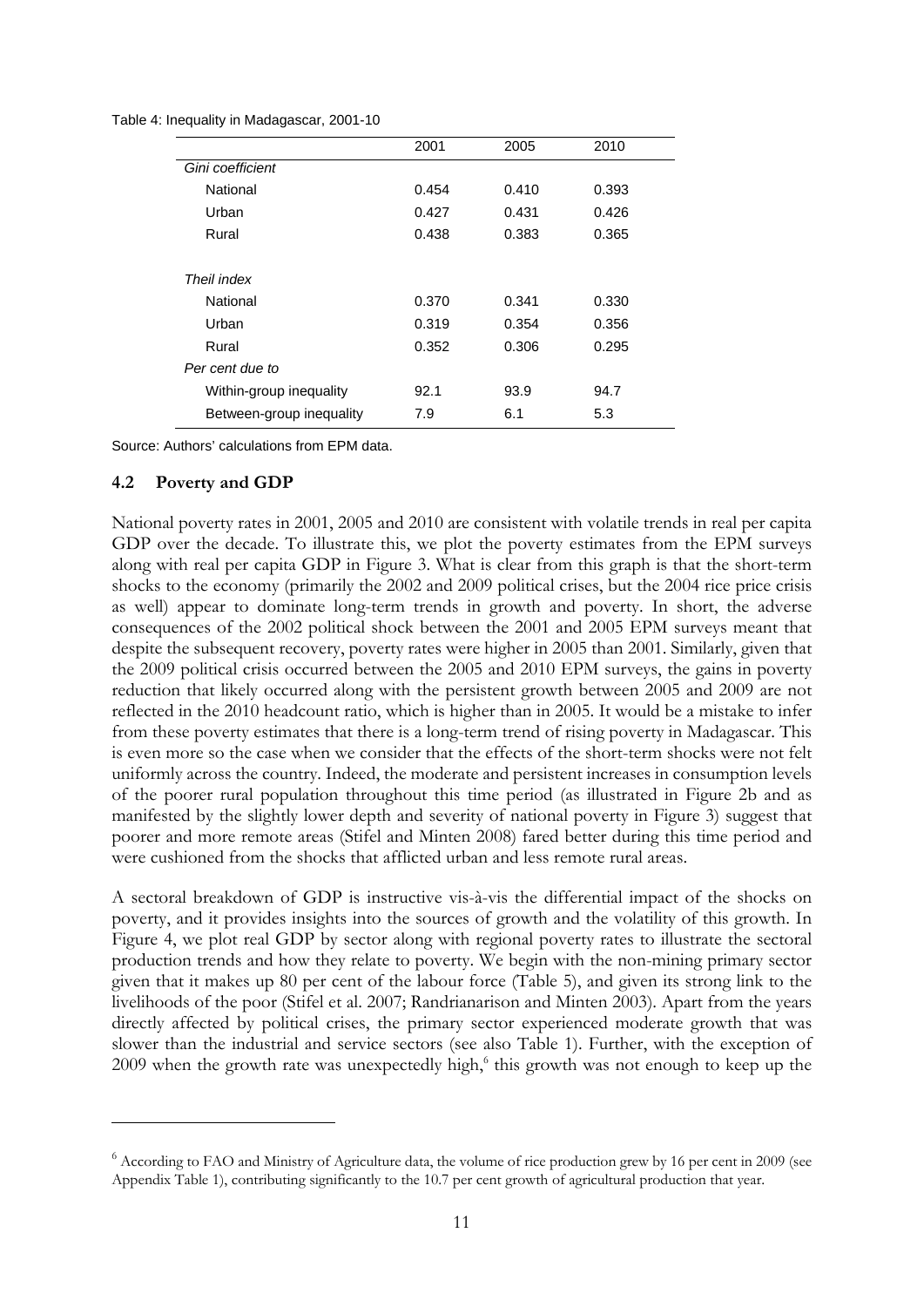with the population growth rate.<sup>7</sup> As such, while the primary sector did not serve as an engine for growth, it appears that it did, however, serve as a safety net for urban households who resorted to primary-sector activities in the wake of falling production in the service and industrial sectors during the crisis years. For example, the share of urban employment in the primary sector rose from 39.6 per cent in 2001 to 54.5 per cent in 2010, while it fell in services and industry from 17.1 to 9.8 per cent, and 43.4 to 35.7 per cent, respectively. In rural areas, nonetheless, primary-sector growth did serve as a source of poverty reduction as the headcount ratio for rural households in this sector fell from 70 per cent to 65 per cent. Further, given the large portion of the rural population involved in agriculture, primary-sector growth likely contributed to the declining depth and severity of poverty illustrated in Figure 2b.





Source: Authors' calculations based on data from EPM surveys, and INSTAT.

<u>.</u>

 $7$  Estimated by INSTAT to be between 2.8 per cent and 3.1 per cent.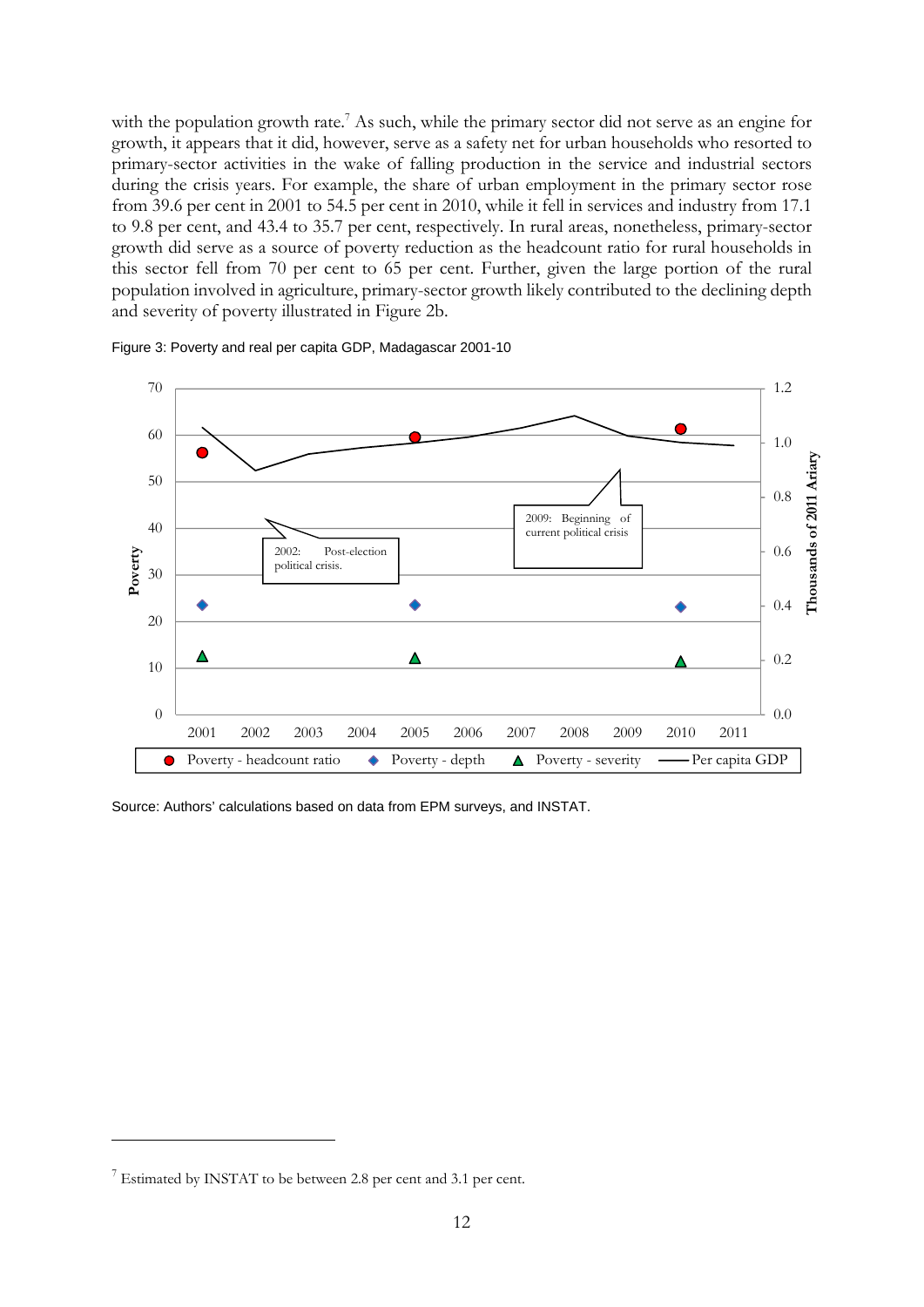

#### Figure 4: Poverty and real GDP by sector, Madagascar 2001-10

Source: Authors' elaboration based on data from EPM (2001, 2005, 2010), and INSTAT.

The service sector, which employs 15 per cent of the total labour force, accounts for the largest share of real GDP (54 per cent in 2010), and experienced the most rapid intra-crisis growth rates. But it is also the sector that was most negatively affected by the political shocks. For example, real production in this sector fell by 1.1 billion Ariary in 2002, or roughly a 7 per cent fall in total real GDP. While industrial production also fell by 0.3 billion Ariary, it was the decline in service-sector production that contributed substantially to the increase in urban poverty observed between 2001 and 2005, despite the recovery in this sector beginning in 2003. This follows from the service sector accounting for the lion's share of urban employment (43.4 per cent in 2001), and the 9 percentage point rise in the urban service sector headcount ratio, even after 6 per cent of the labour in this sector shifted to agriculture. The impressive average annual 7.7 (6.8) per cent growth of service- (industrial-) sector production between 2003 and 2008 undoubtedly contributed to the 6.0 percentage point decline (4.9 percentage point increase) in poverty in this sector between 2005 and 2010, though the decline would likely have been greater, and perhaps reduced poverty levels to 2001 levels, if not for the 2009 political crisis.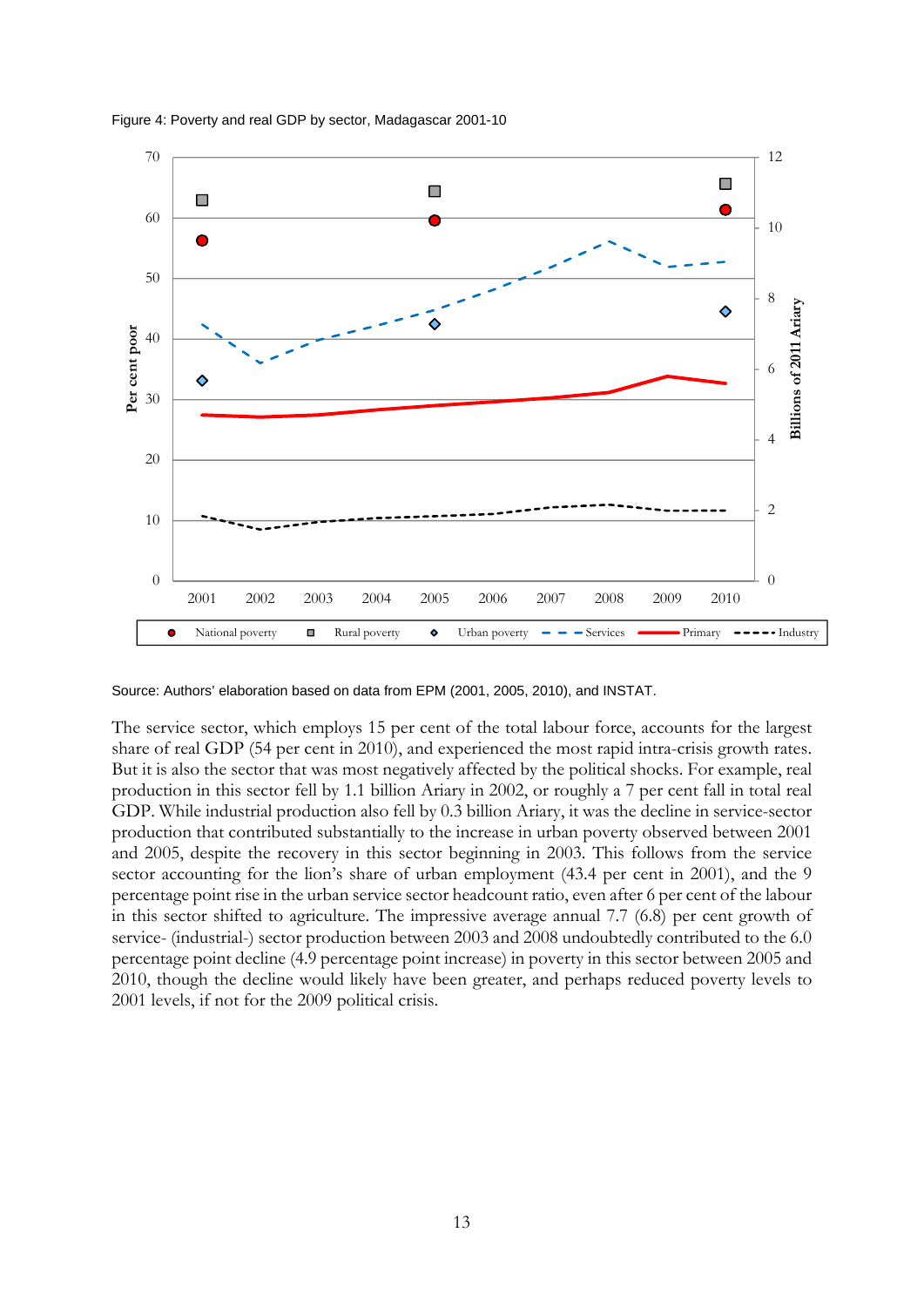|                 | Headcount<br>sector |      | ratio<br>by |      | Distribution of workers by<br>sector within residence |      |      | Distribution of workers by<br>residence within sector |      |
|-----------------|---------------------|------|-------------|------|-------------------------------------------------------|------|------|-------------------------------------------------------|------|
|                 | 2001                | 2005 | 2010        | 2001 | 2005                                                  | 2010 | 2001 | 2005                                                  | 2010 |
| National        |                     |      |             |      |                                                       |      |      |                                                       |      |
| Primary         | 69.3                | 64.4 | 64.6        | 76.4 | 82.0                                                  | 80.4 | 100  | 100                                                   | 100  |
| Industry        | 22.6                | 31.1 | 38.0        | 6.8  | 3.4                                                   | 4.6  | 100  | 100                                                   | 100  |
| Services        | 19.3                | 30.5 | 30.1        | 16.8 | 14.6                                                  | 15.0 | 100  | 100                                                   | 100  |
| Total           | 56.3                | 59.6 | 61.4        | 100  | 100                                                   | 100  | 100  | 100                                                   | 100  |
| Urban           |                     |      |             |      |                                                       |      |      |                                                       |      |
| Primary         | 64.8                | 61.6 | 62.0        | 39.6 | 48.4                                                  | 54.5 | 9.3  | 11.3                                                  | 12.9 |
| Industry        | 16.2                | 29.6 | 24.7        | 17.1 | 11.0                                                  | 9.8  | 44.9 | 61.6                                                  | 40.6 |
| <b>Services</b> | 17.0                | 26.0 | 20.0        | 43.4 | 40.6                                                  | 35.7 | 46.1 | 53.3                                                  | 45.1 |
| Total           | 33.1                | 42.5 | 44.6        | 100  | 100                                                   | 100  | 17.9 | 19.2                                                  | 19.0 |
| Rural           |                     |      |             |      |                                                       |      |      |                                                       |      |
| Primary         | 69.8                | 64.8 | 64.9        | 84.4 | 89.9                                                  | 86.5 | 90.7 | 88.7                                                  | 87.1 |
| Industry        | 27.8                | 33.5 | 47.2        | 4.6  | 1.6                                                   | 3.4  | 55.1 | 38.4                                                  | 59.4 |
| <b>Services</b> | 21.3                | 35.6 | 38.5        | 11.1 | 8.5                                                   | 10.2 | 53.9 | 46.7                                                  | 54.9 |
| Total           | 63.0                | 64.4 | 65.7        | 100  | 100                                                   | 100  | 82.1 | 80.8                                                  | 81.0 |

Table 5: Sectoral distribution of employment and the poor in Madagascar, 2001-10

Source: Authors' calculations from EPM (various years).

#### **4.3 EPM poverty and other data sources on monetary poverty**

Other non-nationally representative data sources show broadly consistent pictures of changes in poverty as those from the EPM. For example, a series of labour force surveys conducted in the capital Antananarivo, by Madio, show that wage poverty among formal-sector wage labourers rose significantly in the wake of the 2002 political crisis (Table 6), from 32 per cent to 38 per cent. These data also suggest, however, that by 2004 wage labourers in the capital had more than recovered as poverty for this group fell to less than 30 per cent. It is worth noting that these data did not include formal-sector labour until the 2010 survey (note the considerably higher estimate of wage poverty that year), and that the higher 2005 urban Antananarivo poverty rate from the EPM*,* shown in Table 2, suggests that informal non-wage labour earnings were slower to recover.

Household per capita consumption measured from annual panel data from four rural communities collected from 1999 to 2008 (Réseaux Observitoires Ruraux), show that although real per capita consumption levels fell during the 2002 political crisis for three of the four communities, they rose to above 2001 levels by 2005. This is consistent with the decline in rural poverty as measured by the depth and severity of poverty in rural areas in the EPM between 2001 and 2005.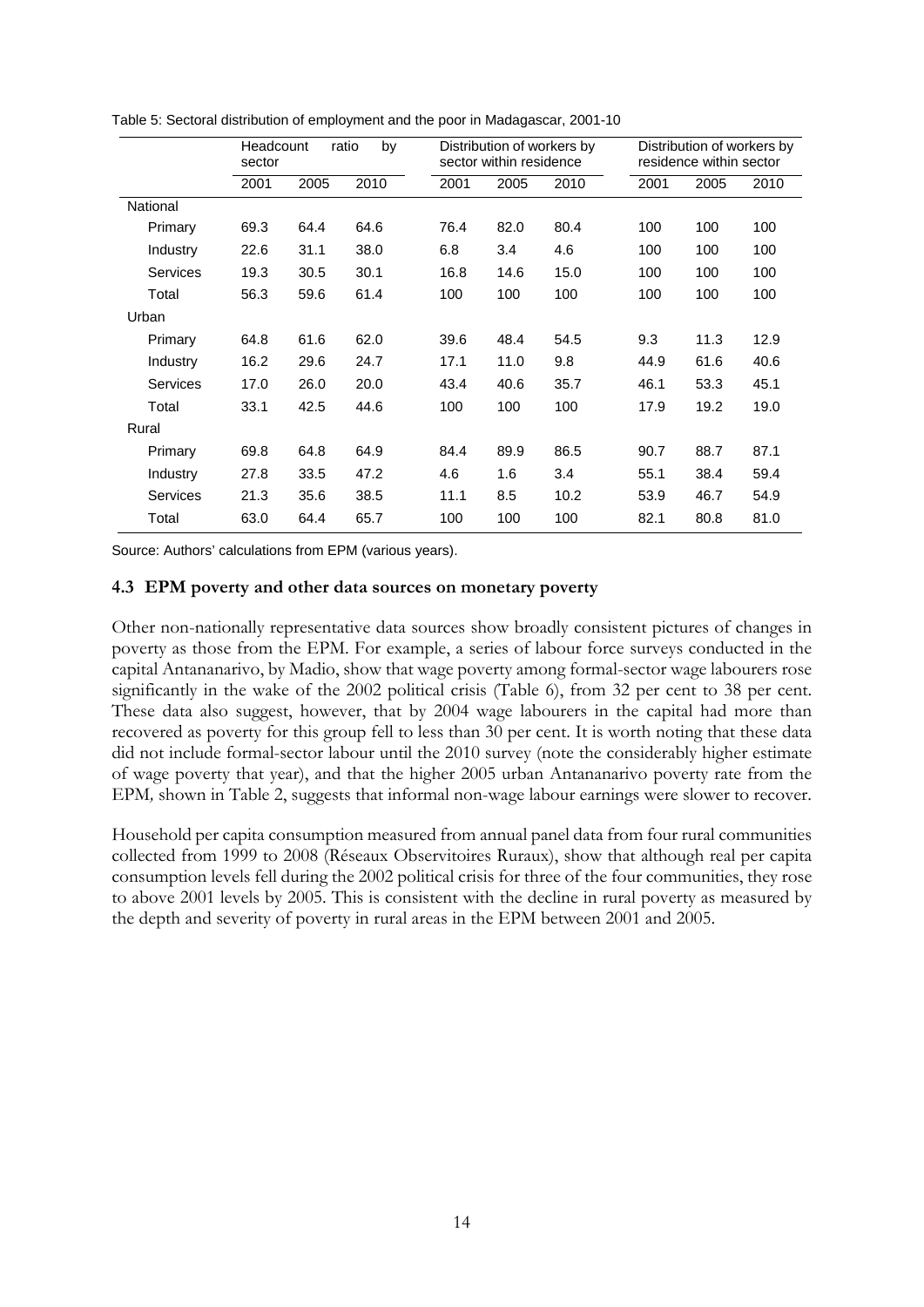|                                                                               | 2001  | 2002 | 2003 | 2004  | 2005  | 2006  | 2007  | 2008  | 2009 | 2010    |
|-------------------------------------------------------------------------------|-------|------|------|-------|-------|-------|-------|-------|------|---------|
| Urban poverty                                                                 |       |      |      |       |       |       |       |       |      |         |
| Antananarivo<br>Per cent of<br>workers who are poor                           | 31.9  | 37.8 |      | 29.9  |       |       |       |       |      | $39.6*$ |
| household<br>consumption<br>Rural<br>(per capita)<br>Thousands of 2001 Ariary |       |      |      |       |       |       |       |       |      |         |
| Central (Itasy)                                                               | 61.0  | 66.1 | 74.2 | 126.6 | 158.1 | 115.8 | 119.8 | 115.6 |      |         |
| South (Toliara)                                                               | 81.0  | 73.8 | 62.0 | 120.5 |       | 167.9 | 150.1 | 127.7 |      |         |
| North east (Fenerive)                                                         | 93.0  | 75.5 | 84.7 | 107.4 | 117.3 | 126.3 |       | 107.8 |      |         |
| North west (Marovoay)                                                         | 109.0 | 88.4 | 89.1 | 172.6 | 161.4 | 149.2 |       | 150.5 |      |         |

Table 6: Urban labour poverty and rural household consumption in Madagascar, 2001-10

Notes: Shaded columns represent EPM survey years. The 2010 survey includes both formal- and informal-sector labour.

Source: Authors' calculation using data from Antananarivo Labour Force Survey and Réseaux Observitoires Ruraux.

#### **4.4 Poverty and non-monetary measures of wellbeing**

The Demographic and Health Surveys (DHS) for Madagascar provide a nationally representative set of non-monetary indicators that complement the poverty estimates from the EPM*.* Although the timing of these surveys (1997, 2003-04, 2008-09, 2011) is not the same as the EPM (2001, 2005 and 2010), they nonetheless provide a rough sense of consistency with the trends in monetary poverty, and in some cases may indicate long-term trends in welfare. For example, stunting rates in children under five have declined over the period between the three years (1997, 2004 and 2009) for which the DHS include anthropometric data for Madagascar (Table 7). While this high level of malnutrition – nearly half of all young children – is consistent with the high poverty rates in the country – over half of all individuals – the declines in stunting are also potentially consistent with the snapshots of poverty measured in the EPM. Declines in monetary poverty after 1997 (Paternostro et al. 2001; Amendola and Vecchi 2007), along with over US\$100 million in donorsupported nutrition and health sector projects, suggest that stunting rates likely fell between 1997 and 2001. These improvements, however, were interrupted by the political crisis in which skyrocketing fuel prices and road blockages led to farm incomes in 2002 falling by over 35 per cent (Randrianarison et al. 2002) and basic food prices more than doubling (Minten 2002), which disrupted household food consumption among for an extended period of time and consequently worsened chronic child malnutrition (World Food Program 2002). Further, the 2004 rice price crisis, in which prices for the main staple crop rose by over 50 per cent, had detrimental effects on household rice consumption for net buyers of rice who tend to be the poor (Barrett and Dorosh 1996). As such, the 2004 stunting rates measured in the DHS would likely have been even lower had these two crises not occurred.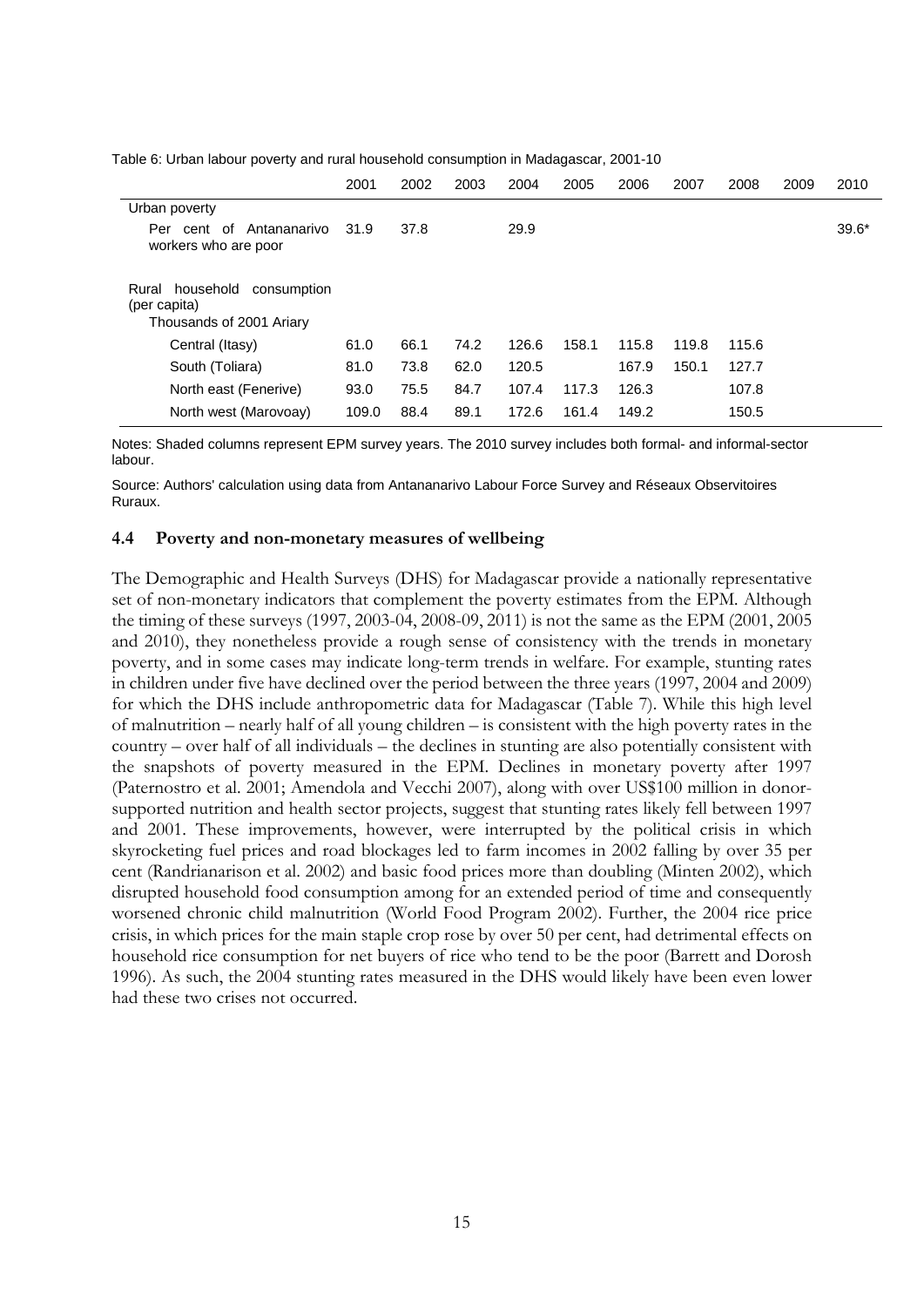Table 7: Stunting rates in Madagascar

|              | 1997 | 2004 | 2009 |
|--------------|------|------|------|
| National     | 48.3 | 47.3 | 45.4 |
| Gender       |      |      |      |
| Male         | 51.8 | 48.5 | 47.6 |
| Female       | 44.8 | 46.2 | 43.1 |
| Residence    |      |      |      |
| Urban        | 41.3 | 37.0 | 34.3 |
| Rural        | 49.2 | 48.9 | 46.4 |
| Province     |      |      |      |
| Antananarivo | 57.0 | 52.4 | 48.6 |
| Fianarantsoa | 51.6 | 47.8 | 51.2 |
| Toamasina    | 47.8 | 47.3 | 48.3 |
| Mahajanga    | 41.0 | 47.6 | 30.3 |
| Toliara      | 36.5 | 40.5 | 43.8 |
| Antsiranana  | 37.1 | 37.1 | 33.3 |
|              |      |      |      |

Note: Sample of children under age five.

Source: Authors' calculations based on data from Madagascar DHS+.

Birth history data collected in the 2004 and 2009 DHS enable us to construct retrospective estimates of infant (under age one) mortality rates (IMR) for each of the eight years prior to, but not including, the survey year. Plotting these IMRs shows two things. First, mortality rates are high, which is not surprising given high monetary poverty in Madagascar. For example, in 2001, roughly 60 children per 1,000 live births died before they reached their first birthday. Second, there is evidence of a long-term trend of improvements consistent with the stunting data. But unlike the stunting data, because we estimate IMR for each year, not just the survey years, we observe a sharp rise in mortality rates coinciding with the 2002 political crisis, and a levelling-out in 2004 during the rice price crisis.





Source: Authors' calculations based on data from Madagascar DHS+.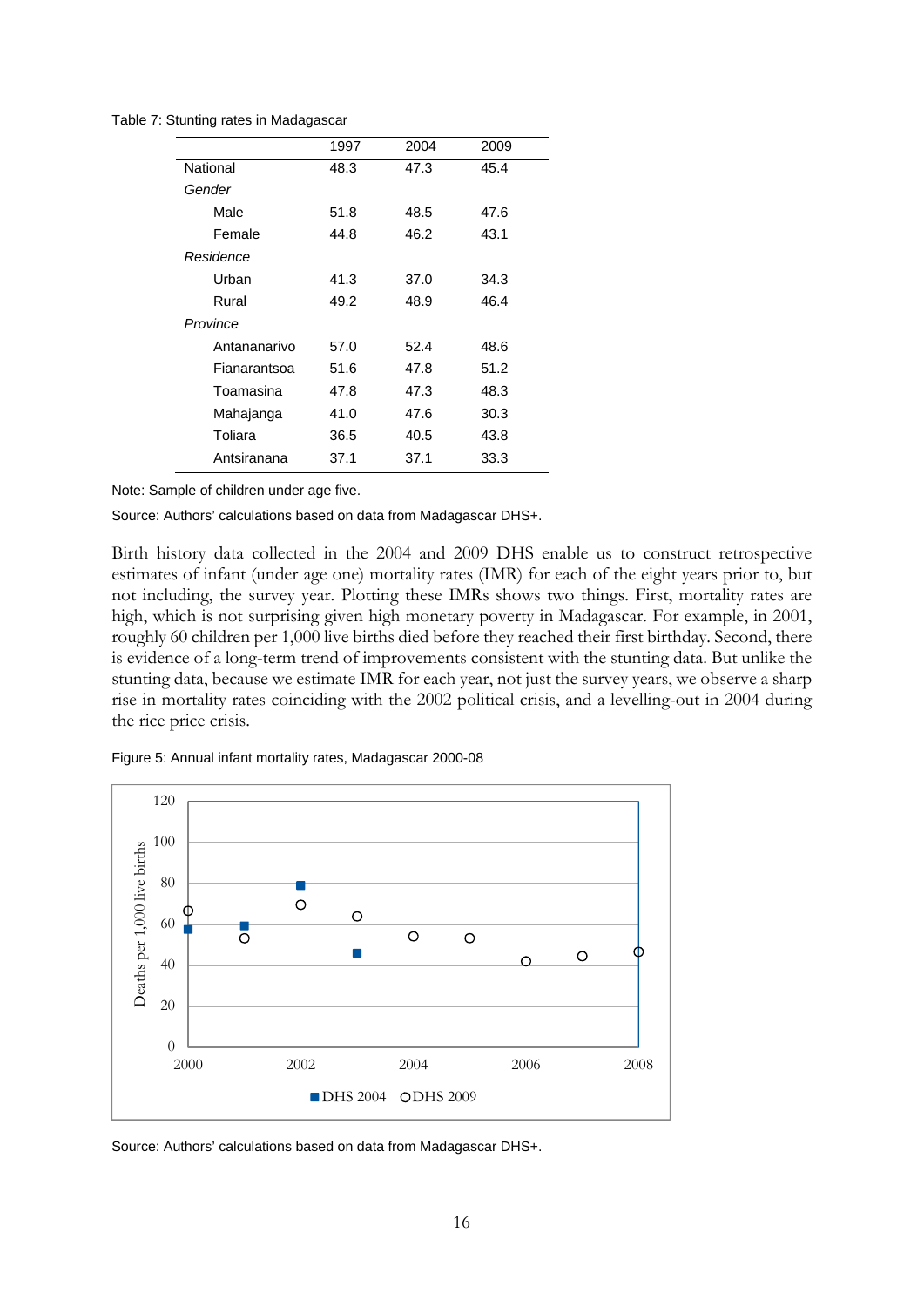Finally, as with other non-monetary measures of well-being, net schooling enrolment rates showed persistent improvement between 2001 and 2010 (Table 8), despite the increases in monetary poverty measured over the survey years. For example, the net primary enrolment rate rose from 49.4 per cent in 2001 to 73.4 per cent in 2010. In line with the Millennium Development Goal of equal access to education for girls, enrolment rates for girls rose faster than for boys over the decade. By 2010, girls' enrolment rates at all primary and secondary levels were higher than boys' enrolment rates regardless of area of residence. While more boys and girls attended school at the end of the decade, there is still considerable room for improvement. Only 6.3 per cent of uppersecondary school-aged (lycée) children were enrolled in school in 2010. This low level of human capital accumulation is going to prove challenging for future poverty reduction in Madagascar.

|                     | Total |      |      |      | <b>Boys</b> |      |      | Girls |      |
|---------------------|-------|------|------|------|-------------|------|------|-------|------|
|                     | 2001  | 2005 | 2010 | 2001 | 2005        | 2010 | 2001 | 2005  | 2010 |
| <b>National</b>     |       |      |      |      |             |      |      |       |      |
| Primary             | 49.4  | 66.2 | 73.4 | 50.6 | 65.9        | 72.4 | 48.2 | 66.4  | 74.5 |
| Secondary (collège) | 6.4   | 12.9 | 22.7 | 5.4  | 12.3        | 21.0 | 7.5  | 13.4  | 24.5 |
| Secondary (lycée)   | 4.1   | 2.8  | 6.3  | 3.1  | 3.1         | 6.0  | 5.1  | 2.6   | 6.7  |
| Urban               |       |      |      |      |             |      |      |       |      |
| Primary             | 67.5  | 72.5 | 80.1 | 63.8 | 71.5        | 78.9 | 70.9 | 73.6  | 81.4 |
| Secondary (collège) | 15.6  | 24.0 | 37.8 | 15.4 | 22.1        | 33.7 | 15.8 | 25.9  | 42.3 |
| Secondary (lycée)   | 7.7   | 9.0  | 17.2 | 5.2  | 11.3        | 17.0 | 9.5  | 6.9   | 17.5 |
| Rural               |       |      |      |      |             |      |      |       |      |
| Primary             | 45.0  | 64.7 | 71.9 | 47.5 | 64.6        | 70.8 | 42.7 | 64.8  | 73.0 |
| Secondary (collège) | 3.7   | 9.9  | 19.2 | 2.7  | 9.7         | 18.0 | 4.9  | 10.0  | 20.4 |
| Secondary (lycée)   | 2.9   | 1.0  | 3.4  | 2.6  | 0.8         | 3.3  | 3.3  | 1.3   | 3.5  |

Table 8: Net schooling enrolment rates in Madagascar, 2001-10

Source: Authors' calculations based on data from EPM*.* 

#### **5 Concluding remarks**

In this paper, we analyse poverty in Madagascar in 2001, 2005 and 2010 using Arndt and Simler's (2010) utility-consistent approach to calculating cost-of-basic-needs (CBN) poverty lines. This method involves calculating region-specific poverty lines based on consumption patterns of the poor in each of the urban and rural areas in the six provinces to reflect local perceptions of poverty (i.e. specificity). To ensure that each of the consumption bundles used to construct the regionspecific CBN poverty lines also represents the same level of utility (i.e. consistency), a maximum entropy approach is employed to reconcile cases where revealed preference conditions are violated. These consistent yet specific poverty lines, along with consumption aggregates calculated from comparable survey instruments, form the basis of the monetary poverty analysis in this paper.

The Madagascar case is complicated by the fact that two major political crises along with a rice price crisis occurred between the survey periods. As such, the snapshots of national poverty rising from 56.3 per cent in 2001 to 59.6 per cent in 2005, and to 61.4 per cent in 2010, are not necessarily indicative of a trend of persistently rising poverty. The challenge is to disentangle the long-term poverty trends from the short-term shocks that may affect poverty estimates in a particular year. Indeed, complementary data from the national accounts, non-nationally-representative surveys, and non-monetary measures of well-being suggest that in the time periods between the shocks, the well-being of the poorer segments of society improved. This evidence suggests that poverty estimates for Madagascar are more of a reflection of short-term shocks than of long-term trends.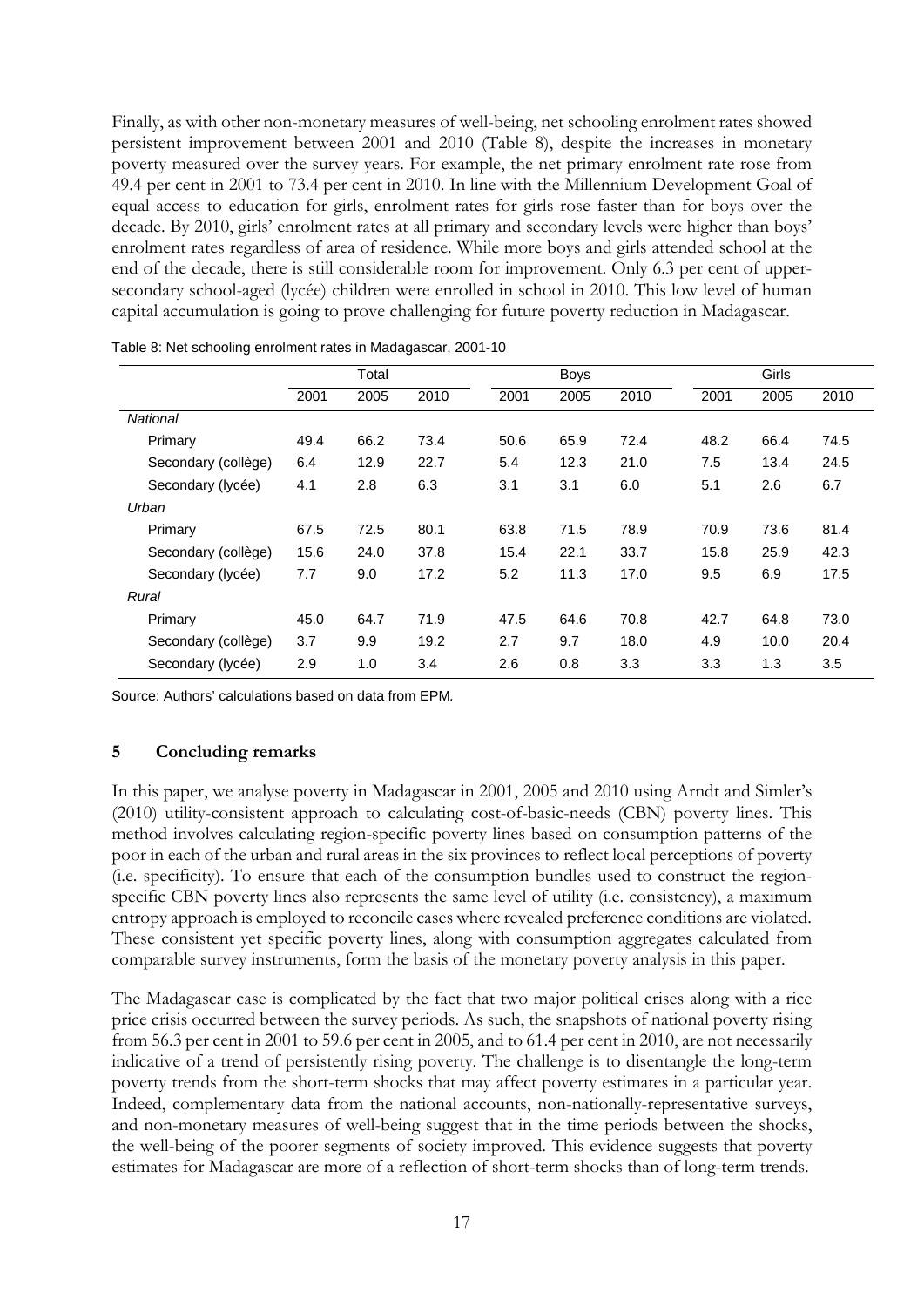## **Appendix Tables**

Appendix Table 1: Original and utility-consistent (UC) poverty lines, Madagascar, 2001-10

|                                | 2001  |       |         |       | 2005  |         |       | 2010  |         |
|--------------------------------|-------|-------|---------|-------|-------|---------|-------|-------|---------|
|                                | Orig  | UC    | % Diff  | Orig  | UC    | % Diff  | Orig  | UC    | % Diff  |
| Ariary per person per day      |       |       |         |       |       |         |       |       |         |
| Antananrivo (urban)            | 542   | 363   | $-32.9$ | 836   | 661   | $-21.0$ | 1,284 | 868   | $-32.4$ |
| Antananrivo (rural)            | 522   | 337   | $-35.4$ | 821   | 542   | $-34.0$ | 1,200 | 760   | $-36.6$ |
| Fianarantsoa (urban)           | 502   | 314   | $-37.5$ | 818   | 514   | $-37.2$ | 1,197 | 830   | $-30.6$ |
| Fianarantsoa (rural)           | 513   | 300   | $-41.5$ | 823   | 447   | $-45.7$ | 1,287 | 750   | $-41.8$ |
| Toamasina (urban)              | 550   | 362   | $-34.1$ | 835   | 558   | $-33.1$ | 1,361 | 916   | $-32.7$ |
| Toamasina (rural)              | 523   | 324   | $-38.0$ | 822   | 511   | $-37.9$ | 1,311 | 778   | $-40.7$ |
| Mahajanga (urban)              | 498   | 315   | $-36.7$ | 824   | 566   | $-31.3$ | 1,209 | 939   | $-22.3$ |
| Mahajanga (rural)              | 468   | 335   | $-28.4$ | 791   | 506   | $-36.1$ | 1,176 | 756   | $-35.8$ |
| Toliara (urban)                | 515   | 404   | $-21.5$ | 884   | 487   | $-44.9$ | 1,289 | 948   | $-26.4$ |
| Toliara (rural)                | 523   | 340   | $-34.9$ | 794   | 504   | $-36.5$ | 1,355 | 805   | $-40.6$ |
| Antsiranana (urban)            | 612   | 459   | $-25.0$ | 909   | 770   | $-15.3$ | 1,388 | 1,206 | $-13.1$ |
| Antsiranana (rural)            | 607   | 402   | $-33.7$ | 902   | 664   | $-26.3$ | 1,366 | 953   | $-30.3$ |
| Relative to urban Antananarivo |       |       |         |       |       |         |       |       |         |
| Antananrivo (urban)            | 100.0 | 100.0 |         | 100.0 | 100.0 |         | 100.0 | 100.0 |         |
| Antananrivo (rural)            | 96.4  | 92.8  | $-3.7$  | 98.1  | 82.0  | $-16.4$ | 93.4  | 87.5  | $-6.3$  |
| Fianarantsoa (urban)           | 92.7  | 86.4  | $-6.8$  | 97.8  | 77.8  | $-20.4$ | 93.2  | 95.6  | 2.6     |
| Fianarantsoa (rural)           | 94.7  | 82.5  | $-12.8$ | 98.4  | 67.7  | $-31.2$ | 100.2 | 86.3  | $-13.9$ |
| Toamasina (urban)              | 101.5 | 99.6  | $-1.8$  | 99.8  | 84.5  | $-15.3$ | 106.0 | 105.5 | $-0.4$  |
| Toamasina (rural)              | 96.6  | 89.2  | $-7.6$  | 98.3  | 77.3  | $-21.4$ | 102.1 | 89.6  | $-12.2$ |
| Mahajanga (urban)              | 91.9  | 86.7  | $-5.6$  | 98.5  | 85.7  | $-13.0$ | 94.1  | 108.1 | 14.9    |
| Mahajanga (rural)              | 86.3  | 92.1  | 6.7     | 94.5  | 76.5  | $-19.0$ | 91.6  | 87.0  | $-5.0$  |
| Toliara (urban)                | 95.1  | 111.2 | 16.9    | 105.7 | 73.8  | $-30.2$ | 100.3 | 109.2 | 8.8     |
| Toliara (rural)                | 96.5  | 93.7  | $-2.9$  | 94.9  | 76.4  | $-19.6$ | 105.5 | 92.7  | $-12.1$ |
| Antsiranana (urban)            | 113.1 | 126.4 | 11.8    | 108.7 | 116.6 | 7.2     | 108.1 | 138.9 | 28.5    |
| Antsiranana (rural)            | 112.0 | 110.7 | $-1.1$  | 107.8 | 100.6 | $-6.7$  | 106.4 | 109.7 | 3.2     |

Notes: 'Orig' indicates original poverty lines calculated by INSTAT. 'UC' indicates Arndt and Simler (2010) utilityconsistent poverty lines. '% Diff' indicates the percentage difference.

Source: Authors' calculations from EPM data.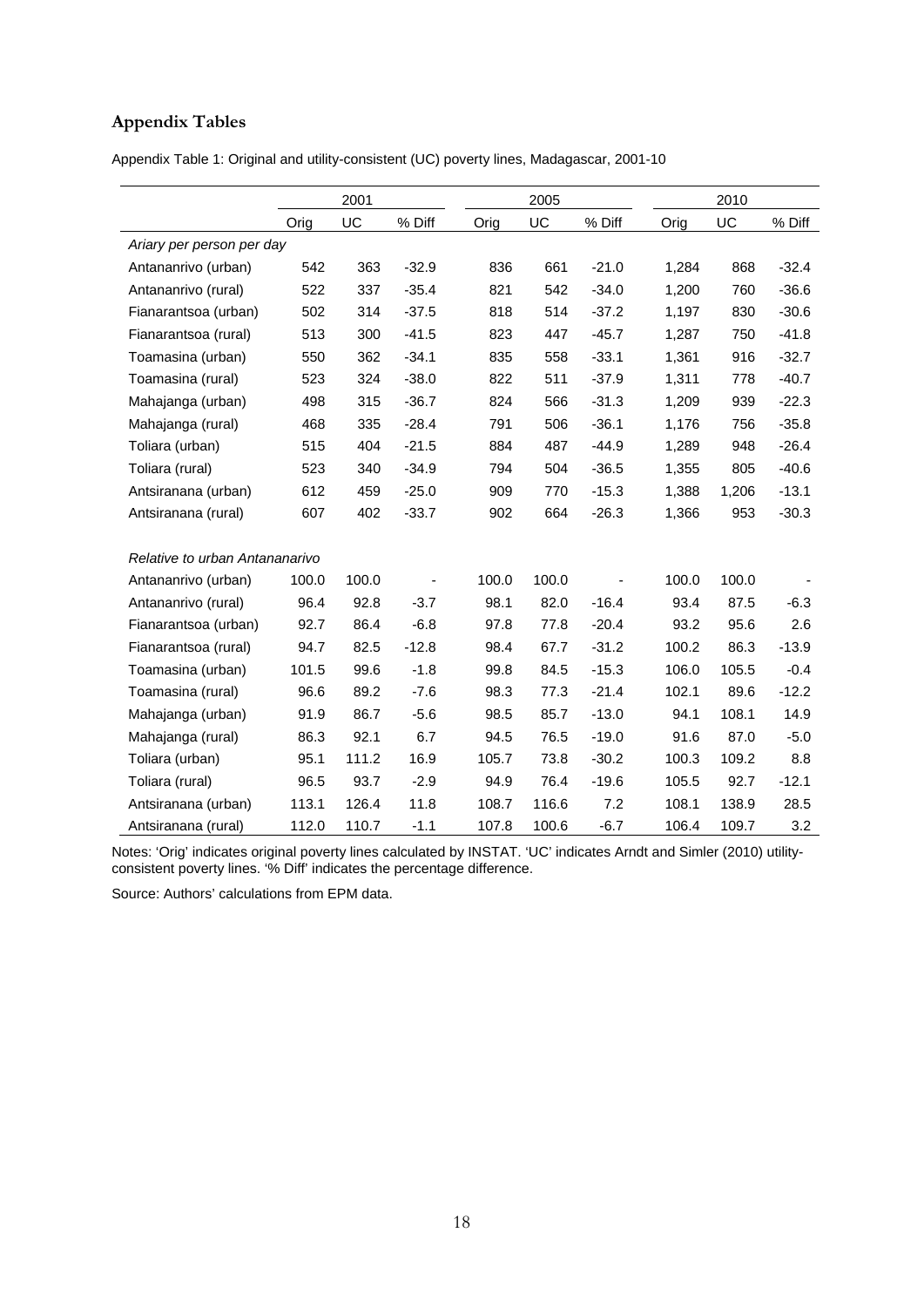Appendix Table 2: Annual rice production in Madagascar, 2001-10

| Millions of tonnes |      |      |      |      |      |      |      |      |      |      |  |  |
|--------------------|------|------|------|------|------|------|------|------|------|------|--|--|
|                    | 2001 | 2002 | 2003 | 2004 | 2005 | 2006 | 2007 | 2008 | 2009 | 2010 |  |  |
| National           | 2.66 | 2.60 | 2.80 | 3.03 | 3.39 | 3.49 | 3.60 | 3.91 | 4.54 | 4.74 |  |  |
| Antananarivo       | 0.56 | 0.52 | 0.78 | 0.79 | 0.88 | 0.91 | 0.94 | 1.03 | 1.20 | 1.28 |  |  |
| Fianarantsoa       | 0.42 | 0.39 | 0.56 | 0.60 | 0.69 | 0.70 | 0.73 | 0.79 | 0.93 | 0.94 |  |  |
| Toamasina          | 0.71 | 0.71 | 0.52 | 0.58 | 0.65 | 0.66 | 0.69 | 0.71 | 0.80 | 0.82 |  |  |
| Mahajanga          | 0.56 | 0.57 | 0.48 | 0.54 | 0.60 | 0.62 | 0.63 | 0.74 | 0.88 | 0.92 |  |  |
| Toliara            | 0.16 | 0.15 | 0.25 | 0.28 | 0.32 | 0.34 | 0.34 | 0.39 | 0.45 | 0.47 |  |  |
| Antsiranana        | 0.26 | 0.26 | 0.21 | 0.23 | 0.26 | 0.26 | 0.27 | 0.26 | 0.27 | 0.30 |  |  |

Note: Shaded areas columns represent the EPM survey years.

Source: Authors' elaboration based on data from FAO and Ministry of Agriculture.

Appendix Table 3: Original INSTAT poverty estimates, Madagascar 2001-10

|                                       |      | <b>INSTAT estimates</b> |      | <b>Difference</b><br>consistent estimates | utility- |        |
|---------------------------------------|------|-------------------------|------|-------------------------------------------|----------|--------|
|                                       | 2001 | 2005                    | 2010 | 2001                                      | 2005     | 2010   |
| National                              |      |                         |      |                                           |          |        |
| Headcount ratio $(P_0)$               | 69.7 | 68.8                    | 76.5 | 13.4                                      | 9.1      | 15.1   |
| Depth of poverty $(P_1)$              | 34.9 | 26.8                    | 34.9 | 11.3                                      | 3.2      | 11.7   |
| Severity of poverty $(P_2)$           | 20.9 | 13.4                    | 19.6 | $-7.5$                                    | 6.2      | $-1.4$ |
| Urban                                 |      |                         |      |                                           |          |        |
| Headcount ratio $(P_0)$               | 43.9 | 52.0                    | 54.2 | 10.8                                      | 9.5      | 9.7    |
| Depth of poverty $(P_1)$              | 18.1 | 19.3                    | 21.3 | 5.4                                       | 4.0      | 5.2    |
| Severity of poverty $(P_2)$           | 9.7  | 9.4                     | 11.0 | $-0.3$                                    | 1.6      | 1.3    |
| Rural                                 |      |                         |      |                                           |          |        |
| Headcount ratio $(P_0)$               | 77.2 | 73.5                    | 82.2 | 14.2                                      | 9.0      | 16.5   |
| Depth of poverty $(P_1)$              | 39.8 | 28.9                    | 38.3 | 12.9                                      | 3.0      | 13.4   |
| Severity of poverty (P <sub>2</sub> ) | 24.2 | 14.5                    | 21.7 | $-9.7$                                    | 7.2      | $-2.5$ |

Source: Authors' elaboration based on data from INSTAT and authors' calculations based on data from EPM.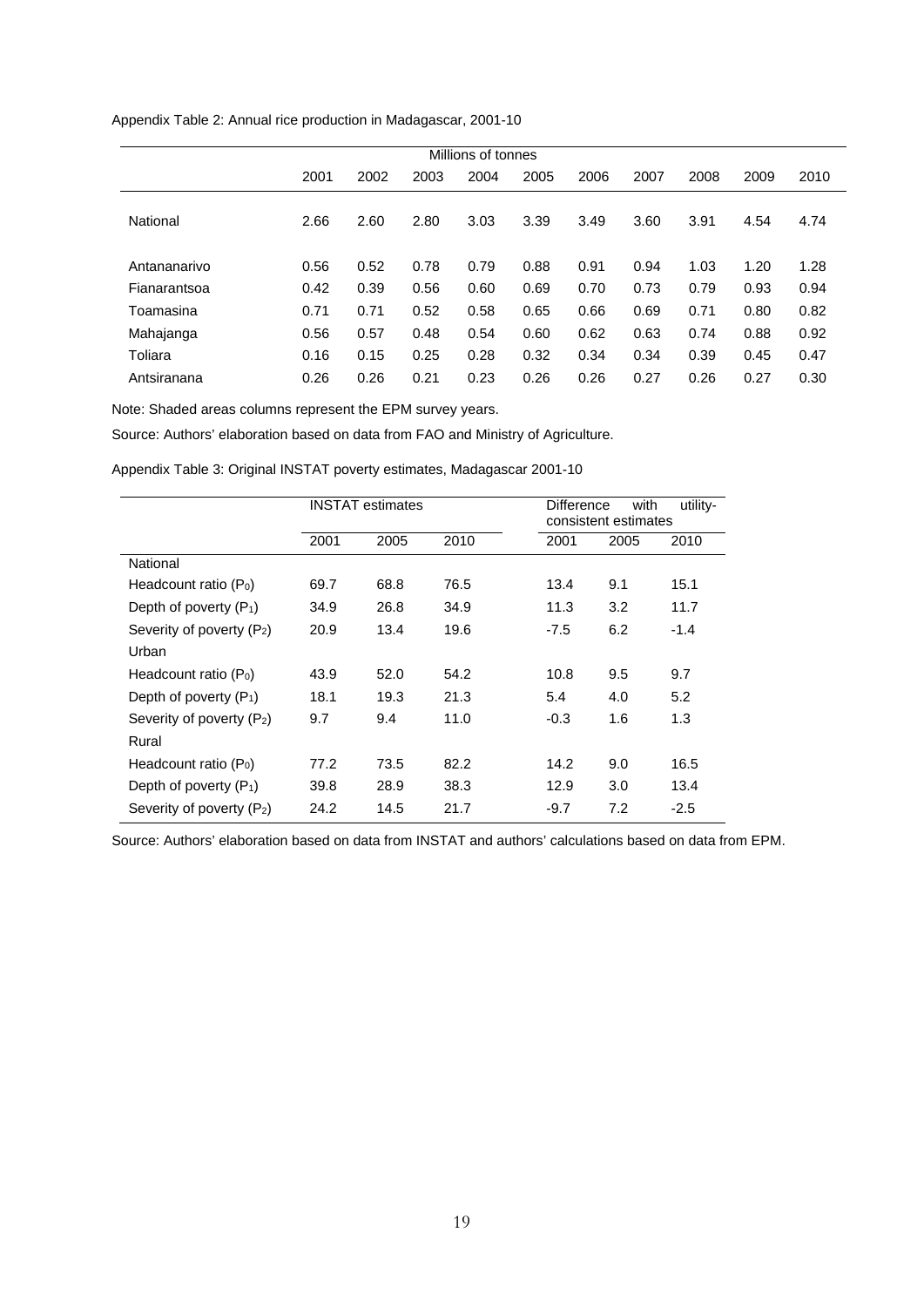Appendix Table 4: Region- and time-specific minimum calorie requirements

|                      |       |       |       |      | Difference from<br>INSTAT standard (2,133) |      |
|----------------------|-------|-------|-------|------|--------------------------------------------|------|
|                      | 2001  | 2005  | 2010  | 2001 | 2005                                       | 2010 |
| Antananrivo (urban)  | 2,221 | 2,224 | 2,212 | 88   | 91                                         | 79   |
| Antananrivo (rural)  | 2,182 | 2,178 | 2,177 | 49   | 45                                         | 44   |
| Fianarantsoa (urban) | 2,176 | 2,197 | 2,185 | 43   | 64                                         | 52   |
| Fianarantsoa (rural) | 2,171 | 2,169 | 2,146 | 38   | 36                                         | 13   |
| Toamasina (urban)    | 2,189 | 2,230 | 2,224 | 56   | 97                                         | 91   |
| Toamasina (rural)    | 2,165 | 2,187 | 2,175 | 32   | 54                                         | 42   |
| Mahajanga (urban)    | 2,189 | 2,218 | 2,189 | 56   | 85                                         | 56   |
| Mahajanga (rural)    | 2,181 | 2,167 | 2,132 | 48   | 34                                         | $-1$ |
| Toliara (urban)      | 2,185 | 2,180 | 2,170 | 52   | 47                                         | 37   |
| Toliara (rural)      | 2,167 | 2,169 | 2,130 | 34   | 36                                         | -3   |
| Antsiranana (urban)  | 2,202 | 2,212 | 2,216 | 69   | 79                                         | 83   |
| Antsiranana (rural)  | 2,144 | 2,207 | 2,152 | 11   | 74                                         | 19   |
| <b>Minimum</b>       | 2,144 | 2,167 | 2,130 | 11   | 34                                         | -3   |
| Maximum              | 2,221 | 2,230 | 2,224 | 88   | 97                                         | 91   |
| Mean                 | 2,181 | 2,195 | 2,176 | 48   | 62                                         | 43   |

Source: Authors' calculations from EPM data.

Appendix Table 5: Comparison of consumption weights in CPI and EPM 2010 poverty lines

|                                                                                         | Antananarivo | Fianarantsoa | Toamasina | Mahajanga | Toliara | Antsiranana | Total   |
|-----------------------------------------------------------------------------------------|--------------|--------------|-----------|-----------|---------|-------------|---------|
| CPI weight structure in 2010                                                            |              |              |           |           |         |             |         |
| Food and beverages                                                                      | 48.7         | 50.7         | 55.0      | 57.9      | 60.1    | 50.1        | 50.6    |
| Clothing and footwear                                                                   | 6.2          | 10.7         | 8.9       | 10.1      | 4.4     | 7.3         | 6.8     |
| Housing, water, electricity, gas and other fuels                                        | 19.5         | 16.3         | 12.5      | 13.1      | 14.0    | 19.4        | 18.0    |
| Furnishings, household equipment and routine house items                                | 4.5          | 4.8          | 4.6       | 5.0       | 4.0     | 5.1         | 4.5     |
| Health                                                                                  | 2.4          | 3.1          | 2.8       | 4.8       | 2.4     | 1.6         | 2.6     |
| Transport                                                                               | 9.4          | 3.9          | 4.3       | 2.5       | 5.5     | 6.6         | 7.9     |
| Recreation and culture                                                                  | 2.5          | 2.5          | 4.3       | 2.6       | 1.6     | 1.1         | 2.5     |
| Education                                                                               | 3.5          | 5.3          | 4.0       | 2.5       | 3.3     | 6.1         | 3.7     |
| Restaurants and hotels                                                                  | 2.0          | 0.2          | 0.6       | 0.2       | 2.6     | 0.0         | 1.6     |
| Miscellaneous goods and services                                                        |              | 2.4          | 3.0       | 1.4       | 2.0     | 2.7         | 1.7     |
| Total                                                                                   | 100          | 100          | 100       | 100       | 100     | 100         | 100     |
| Difference relative to utility-consistent consumption weights<br>(EPM 2010) - EPM - CPI |              |              |           |           |         |             |         |
| Food and beverages                                                                      | $-11.1$      | $-22.3$      | $-13.7$   | $-12.4$   | $-7.7$  | $-14.9$     | $-15.9$ |
| Clothing and footwear                                                                   | 3.2          | 7.1          | 5.4       | 5.9       | 0.7     | 3.3         | 3.3     |
| Housing, water, electricity, gas and other fuels                                        | 13.1         | 13.3         | 8.2       | 9.3       | 8.6     | 15.2        | 13.2    |
| Furnishings, household equipment and routine house items                                | 1.2          | 2.4          | 0.8       | 1.0       | 0.8     | 0.2         | 1.1     |
| Health                                                                                  | 1.6          | 2.6          | 1.9       | 3.5       | 1.0     | 0.4         | 1.6     |
| Transport                                                                               | 3.3          | 1.0          | 1.3       | $-0.1$    | 2.4     | 3.2         | 4.0     |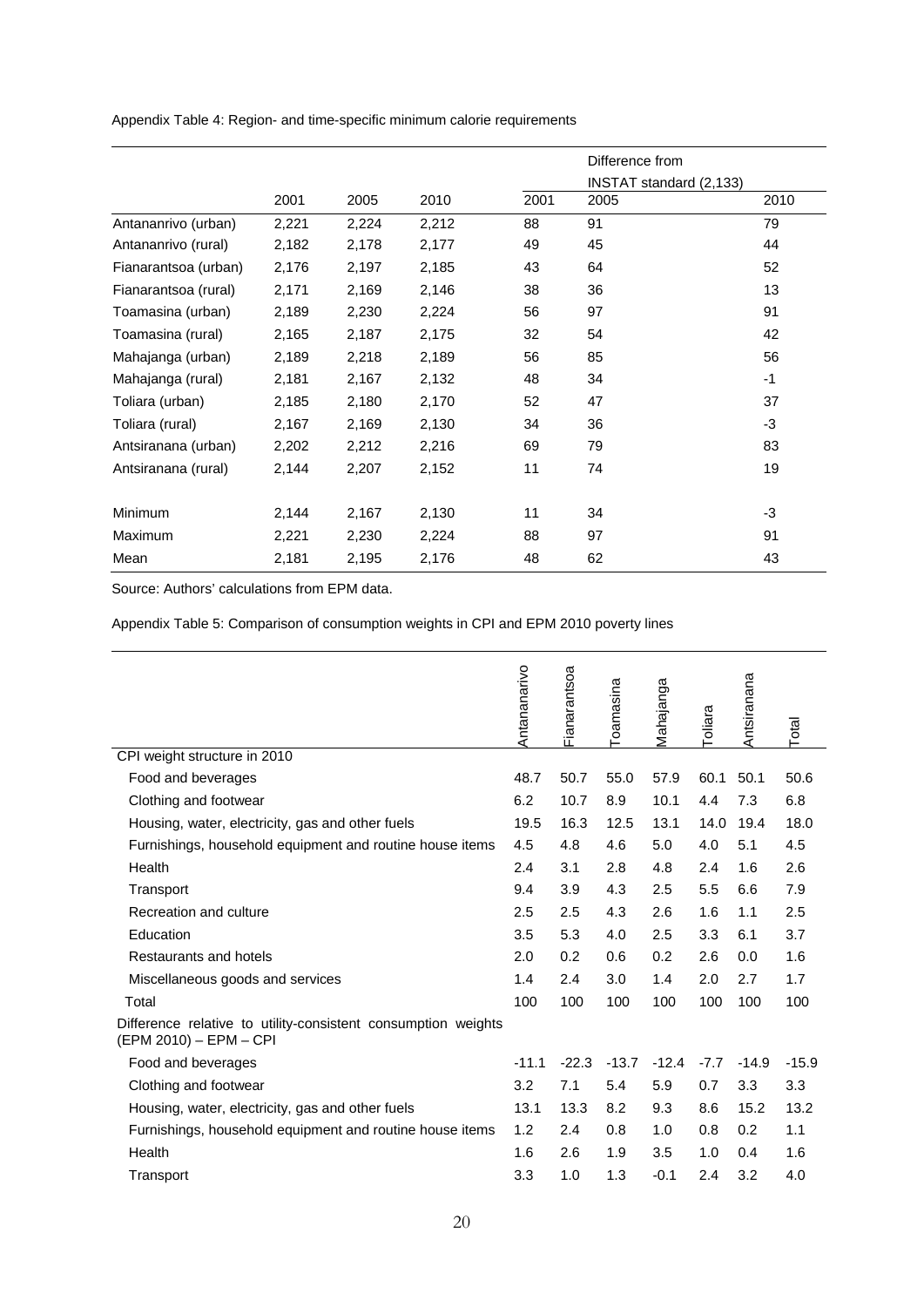| Recreation and culture           |               | 1.8 2.2 3.8 2.1 1.3 0.7                 |     | 2.0   |
|----------------------------------|---------------|-----------------------------------------|-----|-------|
| Education                        | $-0.5$ 2.7    | $0.8$ -1.0 0.8                          | 0.0 | - 0.2 |
| Restaurants and hotels           |               | $-0.6$ $-0.2$ $0.0$ $-0.6$ $0.4$ $-0.6$ |     | 0.1   |
| Miscellaneous goods and services | $-11.9 - 8.7$ | $-8.5$ $-7.8$ $-8.4$ $-7.4$ $-9.7$      |     |       |

Sources: Authors' elaboration based on data from INSTAT and authors' calculations based on data from EPM 2010

#### **Appendix: Comparison of INSTAT and utility-consistent poverty estimates**

The poverty estimates in this paper based on utility-consistent poverty lines (UC) differ considerably from INSTAT's original estimates (Appendix Table 3). For the most part the original estimates are higher than the UC estimates. For example, the original headcount ratios are 9 to 16.5 percentage points higher than the UC poverty rates. The differences are less stark with the poverty severity estimates, and indeed, are lower in some cases. Moreover, the estimated changes in poverty over the three survey periods are different in nature. The original estimates indicated that the national poverty level fell by 1 percentage point between 2001 and 2005, compared to the 3.3 percentage point rise using the UC estimate. Although both approaches estimate a rise in the headcount ratio between 2005 and 2010, the magnitude from the original estimates (7.8 percentage points) is markedly higher than from the UC estimates (1.8 percentage points). Further, while the original estimates found large increases in the depth and severity of poverty (8.1 and 6.2 percentage points, respectively), the UC approach found slight decreases (-0.4 and -0.7 percentage points, respectively).

What accounts for these differences? Both approaches use similar methods to construct the nominal household consumption aggregate (Deaton and Zaidi 2002), and indeed the nominal household consumption aggregates are similar. The source of the differences thus follows from the handling of the poverty lines and deflation.

The original INSTAT approach to maintaining consistency with regard to the poverty line was to use 2001 as the benchmark. The national poverty line was calculated for 2001, and in subsequent years this poverty line was scaled up to 2005 and 2010 prices using the Antananarivo CPI. This inflated 2001 poverty line was then applied to the 2005 and 2010 regionally deflated household consumption aggregates to calculate poverty. The consumption aggregates were regionally deflated using Paasche indices calculated in each stratum relative to the consumption basket for the capital (Antananarivo) using the maximum number of common items (i.e. items consumed in all of the strata). For 2001, the spatial deflators were calculated from EPM data. This differs from the UC approach in that the latter estimates poverty lines for each region for each year and relies on revealed preference tests and maximum entropy methods to maintain consistency.

Further, the original 2001 national food poverty line, which forms the basis of the national poverty line, was estimated as the cost of consuming 2,133 calories per person per day based on the consumption patterns of the poorest 30 per cent of households ranked by the consumption aggregate. This also differs from the UC approach, which does not fix the calorie requirements to be the same across all regions. Rather it allows the demographic characteristics of the particular region to dictate the differing calorie requirements. As illustrated in Appendix Table 4, the UC minimum calorie requirements differ across regions and are on average 43 to 62 calories higher than the INSTAT-standard 2,133. One would thus expect, ceteris paribus, that the UC poverty lines would be higher than the original, given that the former is based on the estimated cost of acquiring more calories than the latter. But this is not the case. Indeed, as illustrated in Appendix Table 1, the UC poverty lines range from 21 to 46 per cent *lower* than the de facto original regional poverty lines (calculated by deflating the national poverty line to region-specific prices).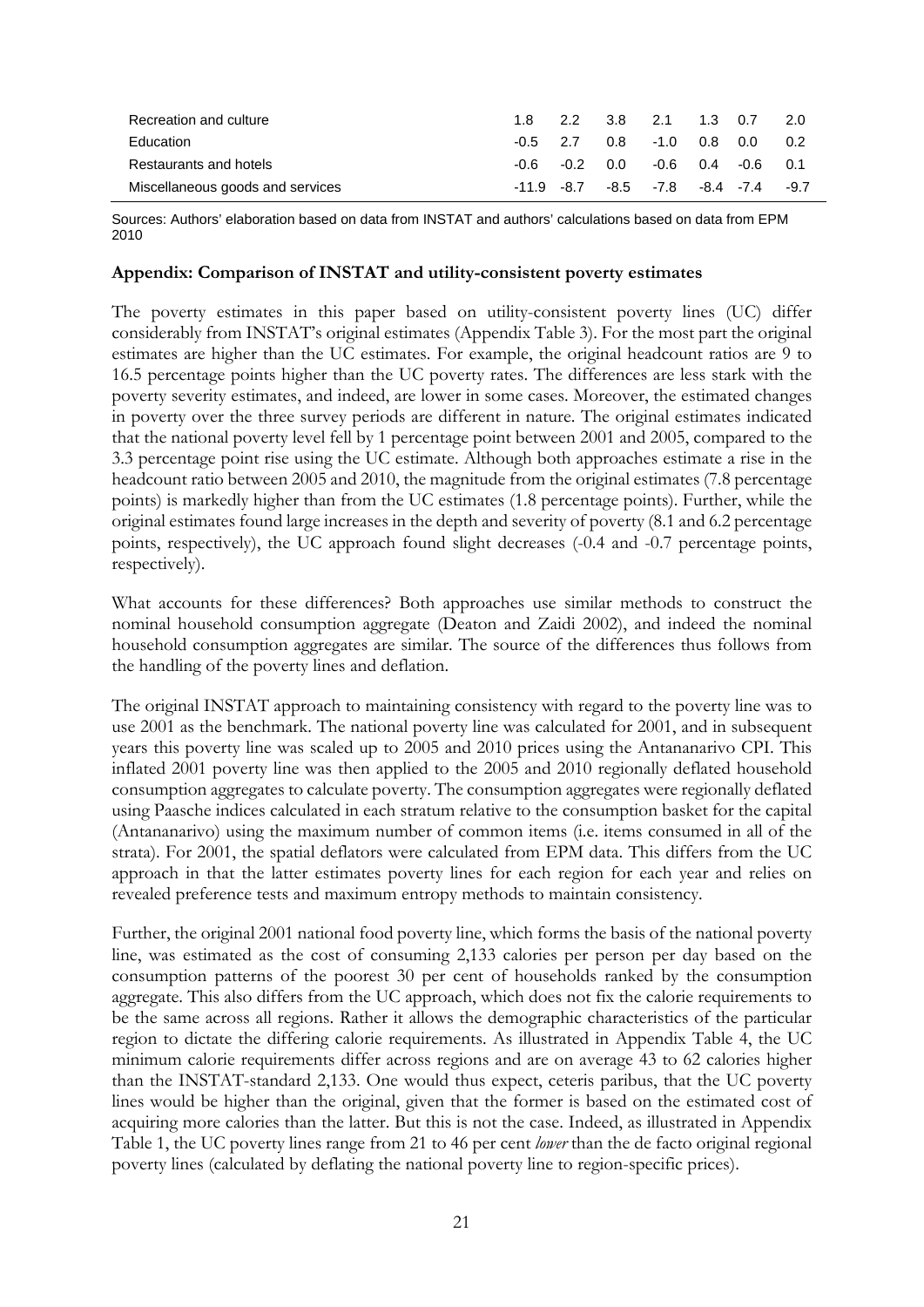The source of the lower UC poverty lines thus must follow from the composition of the basket used to value the region-specific calorie requirements. Unfortunately, the original Stata code used to construct the 2001 poverty line and regional deflators cannot be located. Thus we cannot compare the consumption baskets used to create the UC poverty lines with the original basket from 2001. Nonetheless, we can compare the province-level urban CPI weights (these are only calculated at the urban level) to the UC consumption basket weights aggregated to the same level. As illustrated in Appendix Table 5 for 2010, the UC consumption baskets place more weight on non-food items compared to the CPI baskets, offsetting the higher calorie requirements of the former.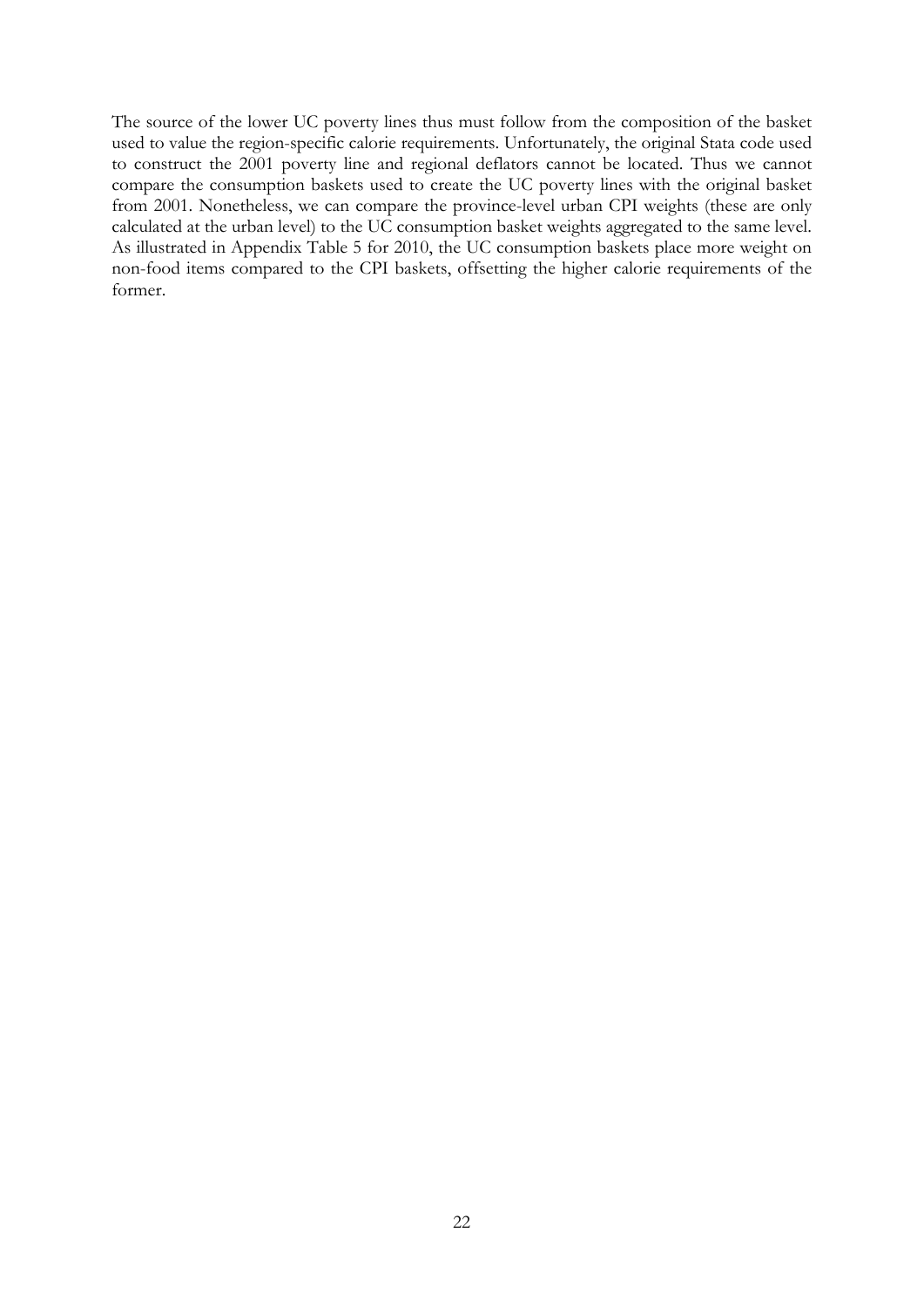#### **References**

Africa Confidential (2005). 'Madagascar: Joining the Club'. *Africa Confidential*, 46(6).

- Amendola, N., and G. Vecchi (2007). 'Growth, Inequality and Poverty in Madagascar, 2001-2005'. Mimeo. Antananarivo, Madagascar: World Bank.
- Arndt, C., U.R Beck, M.A. Hussain, K. Simler, and F. Tarp (2013). 'User Guide to Poverty Line Construction Toolkit: Version 2.0'. Development Economics Research Group. Denmark: University of Copenhagen.
- Arndt, C., and K. Simler (2010). 'Estimating Utility‐Consistent Poverty Lines with Applications to Egypt and Mozambique'. *Economic Development and Cultural Change,* 58(3): 449-74.
- Barrett, C., and P. Dorosh (1996). 'Farmers' Welfare and Changing Food Prices: Nonparametric Evidence from Rice in Madagascar'. *American Journal of Agricultural Economics*, 78(3): 656-69.
- Blackorby, C., and D. Donaldson (1987). 'Welfare Ratios and Distributionally Sensitive Cost-Benefit Analysis'. *Journal of Public Economics*, 34: 265-90.
- Deaton, A., and S. Zaidi (2002). 'Guidelines for Constructing Consumption Aggregates for Welfare Analysis'. Living Standards Measurement Study Working Paper 135. Washington, DC: World Bank.
- Foster, J., J. Greer, and E. Thorbecke (1984). 'A Class of Decomposable Poverty Measures'. *Econometrica,* 52: 761-6.
- Minten, B. (2002). 'Study of the Impact of the Political Crisis Through Price Analysis of Goods in Urban and Rural Areas'. Programme Ilo Political Crisis Policy Brief 4. Ithaca, NY: Cornell University.
- Minten, B., and P. Dorosh (2006). 'Rice Markets in Madagascar in Disarray: Policy Options for Increased Efficiency and Price Stabilization'. Africa Region Working Paper Series, 101. Washington, DC: World Bank.
- Organisation for Economic Co-operation and Development (OECD) Development Assistance Committee (DAC) (2013). 'Aid Statistics'. http://www.oecd.org/dac/stats/ (accessed 17 May 2013).
- Paternostro, S., J. Razafindravonona, and D. Stifel (2001). 'Changes in Poverty in Madagascar: 1993-1999'. Africa Region Working Paper Series, 19. Washington, DC: World Bank.
- Pradhan, M. (2000). 'How Many Questions Should be in a Consumption Questionnaire? Evidence from a Repeated Experiment in Indonesia'. Cornell Food and Nutrition Policy Program Working Paper 112. Ithaca, NY: Cornell University.
- Randrianarison, L., and B. Minten (2003). 'La Main-D'Œuvre Agricole a Madagascar'. A Paper prepared for the Conference et Pauvrete, 20 March, Antananarivo, Madagascar.
- Randrianarison, L., J. Rarivoarivelomanana, and B. Minten (2002). 'Impact of the Political Crisis on the Agricultural Sector'. Programme Ilo Political Crisis Policy Brief 7. Ithaca, NY: Cornell University.
- Ravallion, M. (1998). 'Poverty Lines in Theory and Practice'. Living Standards Measurement Study Working Paper 133. Washington, DC: World Bank.
- Ravallion, M., and B. Bidani (1994). 'How Robust Is a Poverty Profile?' *World Bank Economic Review,* 8: 75-102.